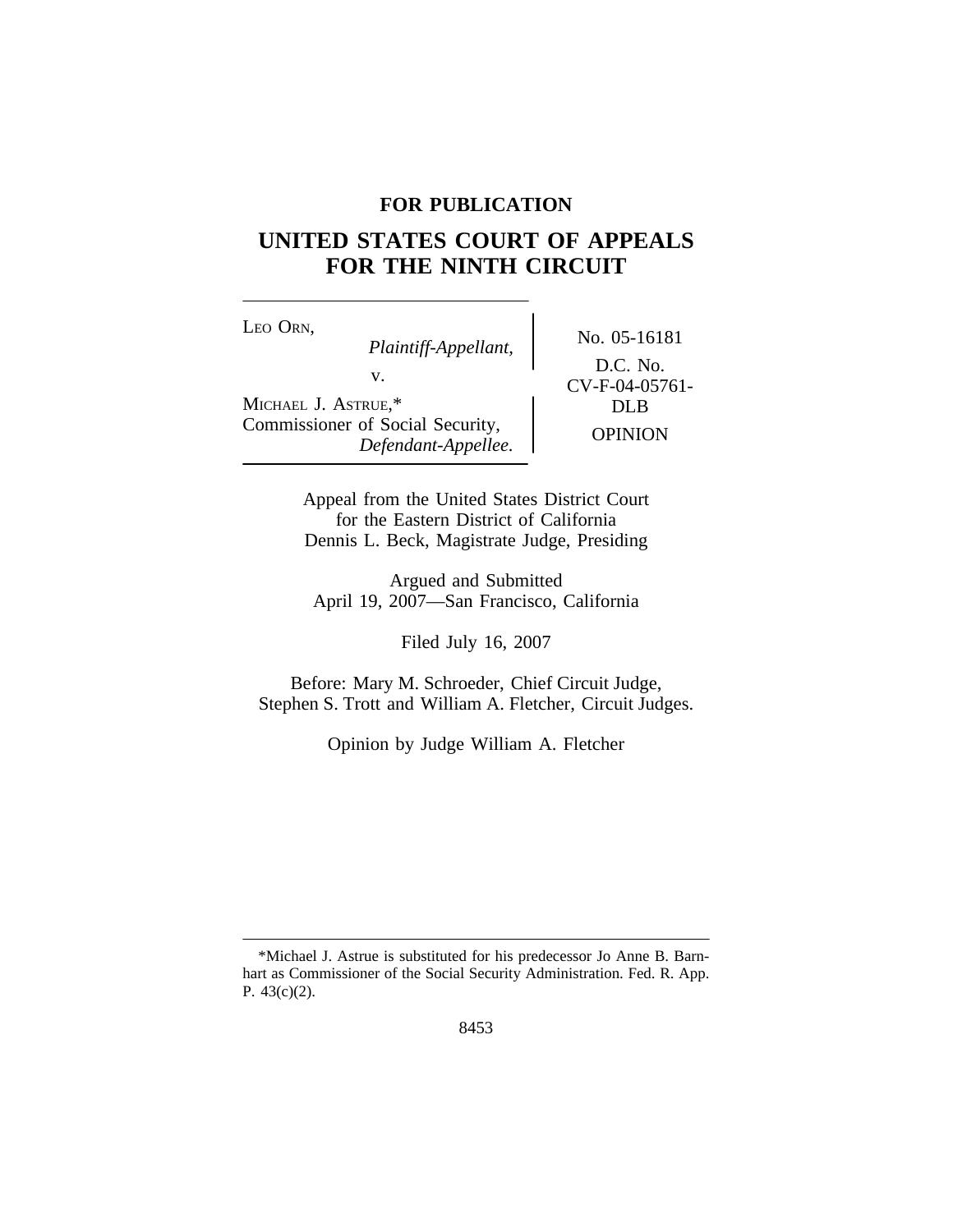## **COUNSEL**

Manuel D. Serpa, Binder and Binder, LLP, Santa Ana, California, for the appellant.

Sarah Ryan, Special Assistant United States Attorney, Social Security Administration, San Francisco, California, for the Appellee.

# **OPINION**

W. FLETCHER, Circuit Judge:

Leo Orn filed an application for Social Security benefits claiming that he was unable to work because of disability. Orn has been diagnosed with several disorders, including asthma, severe chronic obstructive pulmonary disease, diabetes, sleep apnea, and morbid obesity. Following a remand from the Appeals Council, the Administrative Law Judge ("ALJ") agreed with Orn that he was unable to perform his past work. But, after rejecting the opinions of Orn's treating physicians and Orn's testimony, the ALJ concluded that the government had met its burden to prove that Orn was able to perform other work that exists in the economy. The Appeals Council and district court affirmed.

We hold that the ALJ did not give "specific, legitimate reasons . . . that are based on substantial evidence in the record' " for dismissing the opinions of Orn's two treating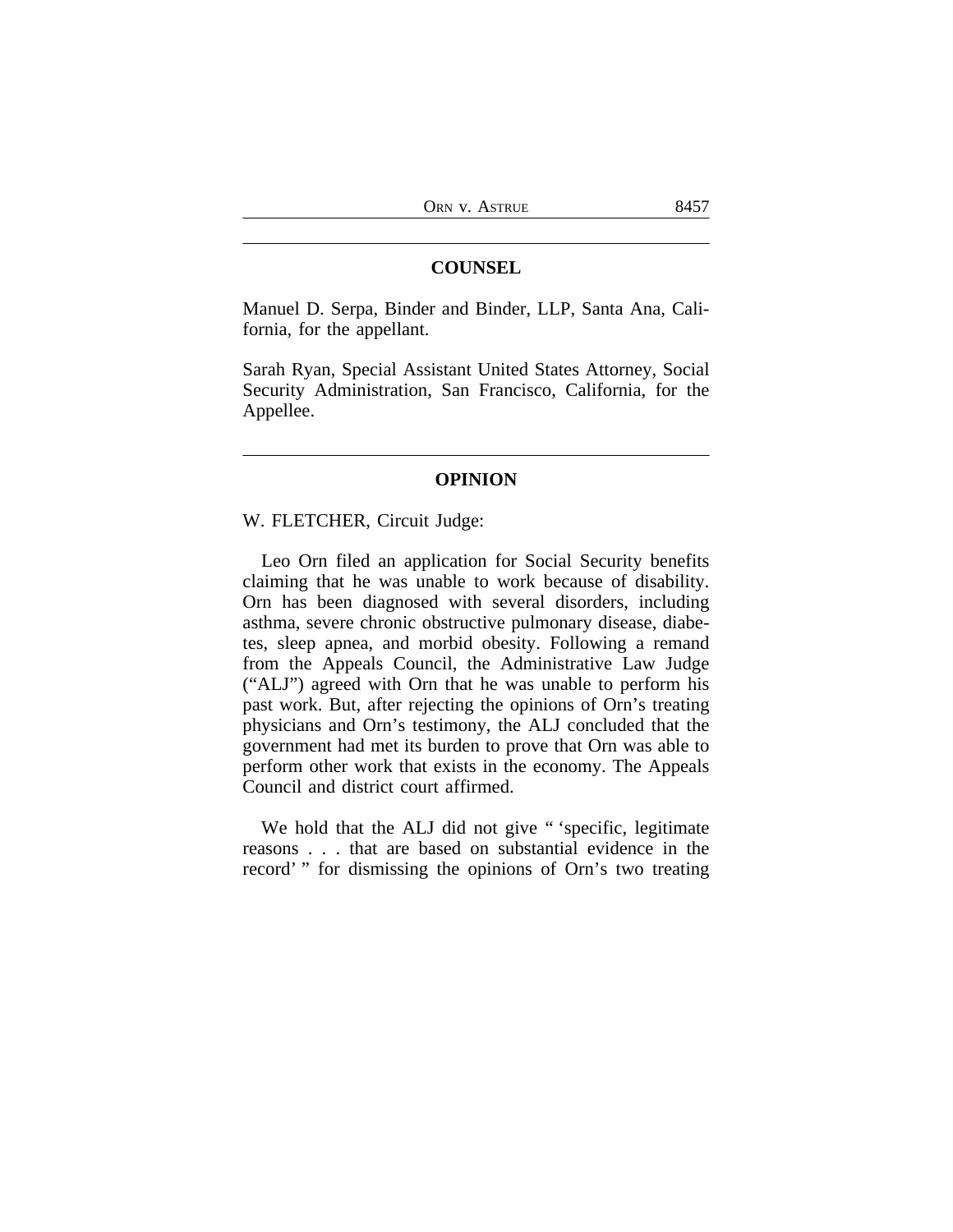8458 ORN V. ASTRUE

physicians. *See Thomas v. Barnhart*, 278 F.3d 947, 957 (9th Cir. 2002) (quoting *Magallanes v. Bowen*, 881 F.2d 747, 751 (9th Cir. 1989)). We also hold that the ALJ erred in discrediting Orn's testimony. The ALJ's reasons for discrediting Orn's testimony are not "clear and convincing." *See Morgan v. Comm'r of the Soc. Sec. Admin.*, 169 F.3d 595, 599 (9th Cir. 1999). When Orn's testimony and the opinions of his treating physicians are credited, Orn has established that he is disabled. *See McCartey v. Massanari*, 298 F.3d 1072, 1076-77 (9th Cir. 2002). We remand for a calculation of benefits.

#### I. Background

Orn worked in the food service industry for approximately twenty years. On May 23, 2000, while working in a warehouse to prepare pallets for shipment, Orn suffered an asthma attack and collapsed. He was taken to the emergency room and was hospitalized for a day.

After his hospitalization, Orn continued to receive emergency and outpatient medical treatment for his chronic respiratory disorders. Orn has been diagnosed with asthma and severe chronic obstructive pulmonary disease. Both conditions, according to one of his treating physicians, are "progressively worsening." His clinical examinations consistently reveal wheezing and his pulmonary function tests are abnormal. He is on several medications for his respiratory diseases.

Orn was hospitalized for respiratory problems again in 2003. That hospital stay lasted a week. He was discharged with instructions to receive supplemental oxygen twenty-four hours a day. Orn continues to require continuous supplemental oxygen. The oxygen is delivered to his nose through tubing attached to a tank.

Orn has several other medical conditions. He has been diagnosed with sleep apnea. He testified that during the night he is "constant[ly] waking up because [he's] always choking"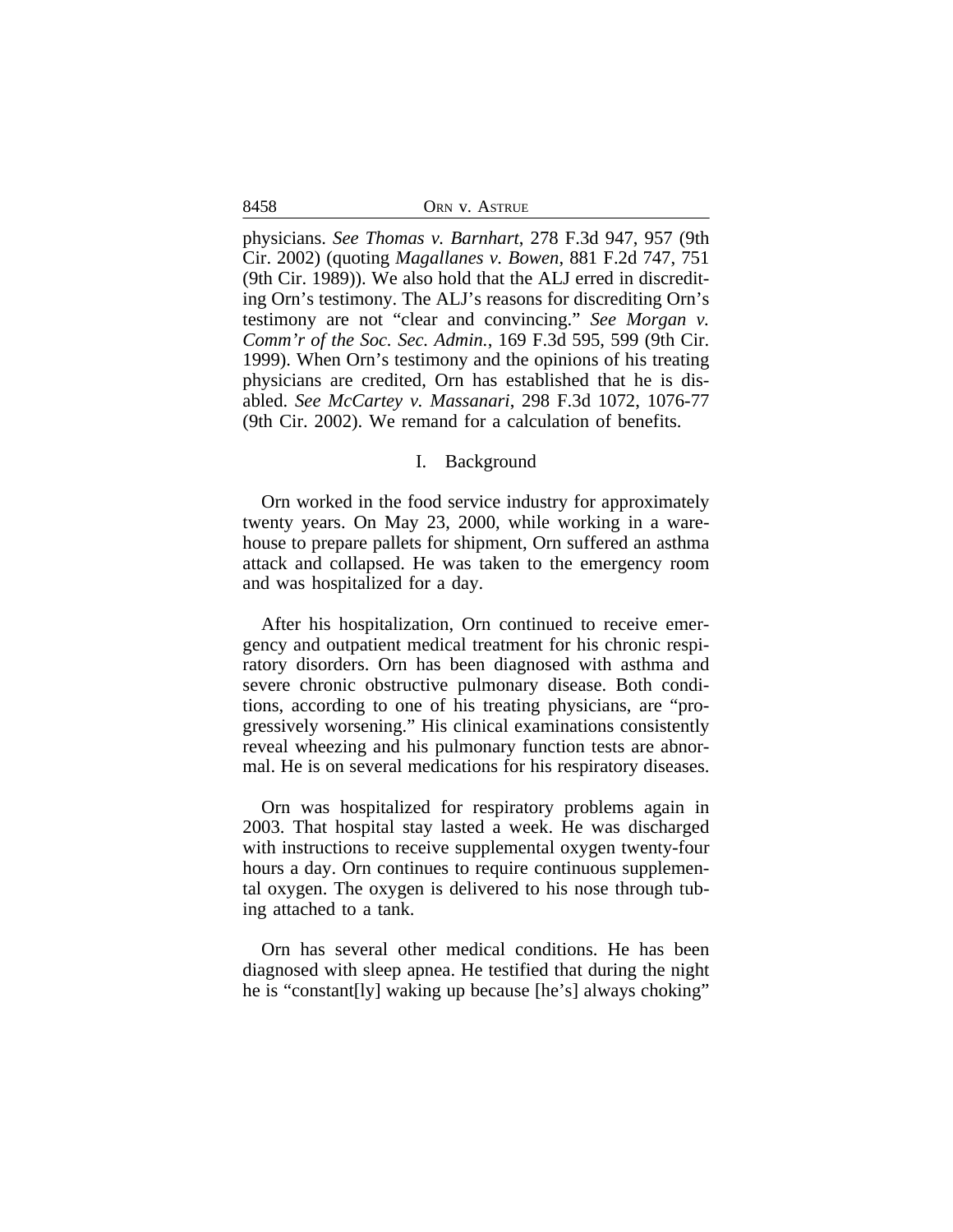| ORN V. ASTRUE | 8459 |
|---------------|------|
|---------------|------|

from the sleep apnea. Orn often sleeps in fifteen- to thirtyminute intervals. During the day, he is "always tired." While he was still working, Orn sometimes fell asleep and his "coworkers [had] to awaken" him.

Orn has diabetes which he treats with oral medication. He has problems with his circulation. He also suffers from chronic foot ulcers, which are open sores that develop on the tops and bottoms of both feet. Orn is morbidly obese. He is 5'9" tall. In recent years, his weight has fluctuated between about 300 and 320 pounds.

Orn testified that his activities are limited because he is "constantly" short of breath. He can walk for about half an hour, but requires frequent breaks. He cannot sit for longer than half an hour because he develops pain. Orn's wife sometimes helps him dress and shower because he gets "short of breath." Orn does not cook or do any housework other than "make [his bed] or something like that." Orn's daily activities have been limited since he stopped working. He spends most of his time indoors because he must avoid fumes, odors, dust, and gases. His activities include reading, watching television, and coloring in coloring books.

Orn testified that after he stopped working he had gaps in his insurance coverage that affected his ability to obtain treatment for his medical conditions. One of Orn's treating physicians, Dr. Doerning, noted in his report that Orn "has had some difficulty maintaining his insurance and has been through some lapses in his continuity of care with the pulmonary and allergy specialists" due to his lack of insurance. Orn is unable to afford the medical device used to treat sleep apnea. The record indicates that because of financial difficulties, Orn lost his house and is living with relatives.

Dr. Doerning reported significant limitations in Orn's ability to work. He found that Orn's non-exertional limitations, including fatigue, are "severe enough to interfere with atten-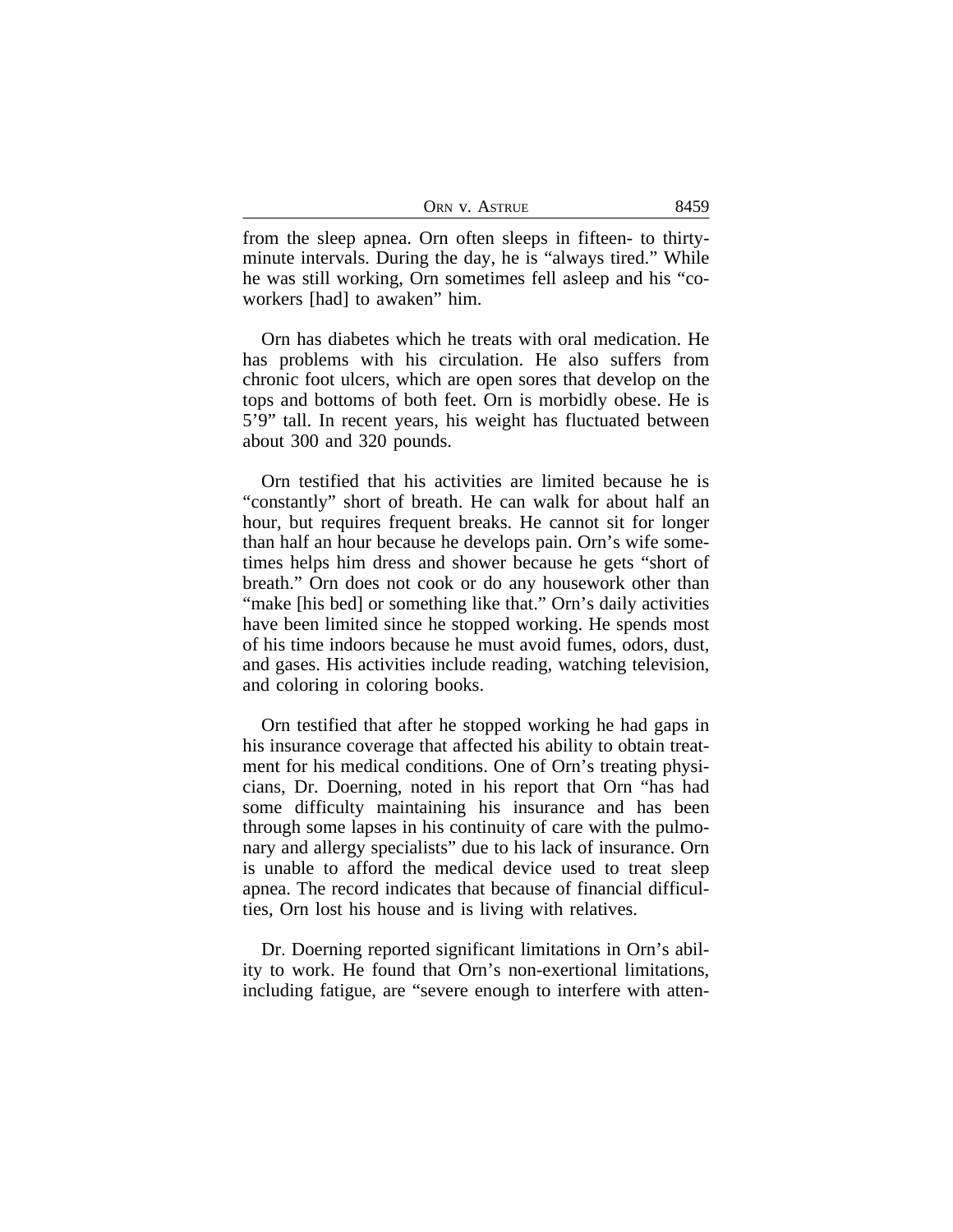| ORN V. ASTRUE |
|---------------|
|               |

tion and concentration" "constantly." In 2002, Dr. Doerning completed a Multiple Impairments Questionnaire that evaluated Orn's capacity to work. He described Orn as capable of sitting for four hours on a "sustained basis" in a "competitive five day a week work environment" and of standing and walking for zero to one hour in that environment. Medical records document numerous other observations by Dr. Doerning. For example, in a physical examination performed in 2002, Dr. Doerning stated that Orn was "still disabled secondary to his respiratory problems."

On April 11, 2002, an ALJ held a hearing to adjudicate Orn's claim for disability benefits. After the hearing, the ALJ denied benefits, concluding that Orn "retains the residual functional capacity to perform sedentary work." The ALJ discredited Orn's testimony. He also rejected Dr. Doerning's evaluations of Orn's ability to sit, stand, and walk. He relied instead on the opinion of the consulting physician for the Department of Social Services, Dr. Karamlou. Dr. Karamlou had examined Orn about a year and a half earlier, on December 20, 2000. Dr. Karamlou's report contains a notation that, in his opinion, Orn was capable of standing and walking for six hours each day in a competitive work environment.

The Appeals Council of the Social Security Administration reversed the ALJ in May of 2002. The council stated that the ALJ erred in rejecting the opinion of Orn's treating physician, in finding that Orn's "activities are inconsistent with his allegations of disabling pain," and in failing to use testimony from a vocational expert. After the decision of the Appeals Council, Orn was hospitalized for one week for respiratory problems and was discharged with instructions to receive continuous supplemental oxygen.

At the second hearing, conducted on June 17, 2003, Orn again testified to limitations imposed by his various medical conditions. He described the continuous supplemental oxygen requirement. He stated that he weighed 311 pounds, which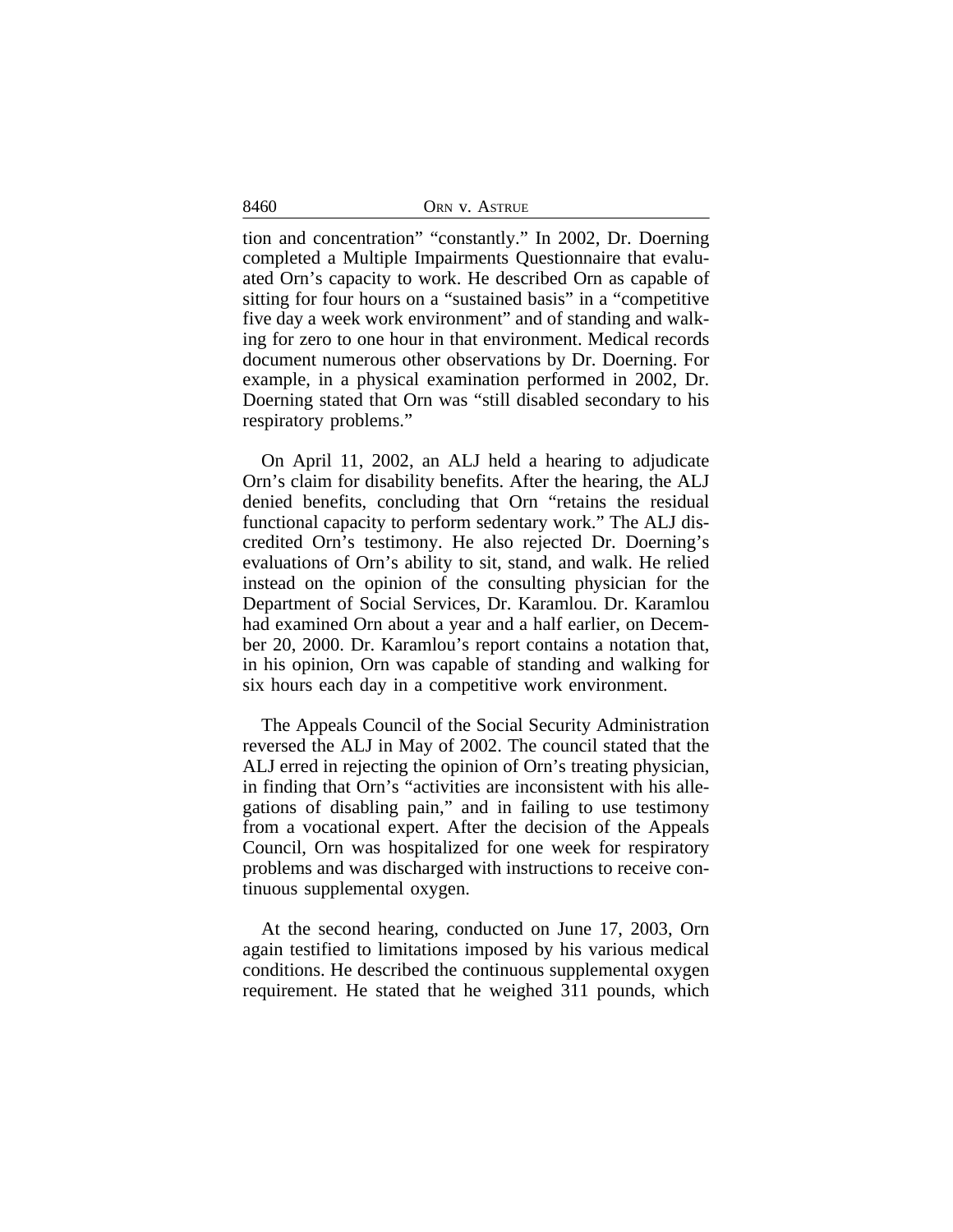| Orn v. Astrue |
|---------------|
|---------------|

was 13 pounds less than he had weighed six months earlier. Orn also submitted medical evidence for the time period since his previous hearing, including a Multiple Impairments Questionnaire completed in 2003 by a second treating physician, Dr. Nguyen.

Dr. Nguyen was Orn's primary physician during his 2003 hospitalization and provided his post-hospitalization followup care. Like Dr. Doerning, Dr. Nguyen opined that Orn's non-exertional limitations, including fatigue, would be "severe enough to interfere with attention and concentration" "constantly." Dr. Nguyen reported that Orn's asthma, chronic obstructive pulmonary disease, diabetes, and morbid obesity "severely compromise his capacity to work in a competitive manner." He assessed Orn as capable of sitting for zero to one hour per day and of standing and walking for zero to one hour per day in a five-day competitive work environment.

The ALJ again discredited Orn's testimony and the opinion of his first treating physician, Dr. Doerning. He also discredited the opinion of Orn's second treating physician, Dr. Nguyen. Despite the additional evidence presented in the second hearing, the ALJ's "conclusion regarding the claimant's physical impairments" was "unchanged." The ALJ gave a hypothetical to the vocational expert that did not include the limitations described by Orn and his two treating physicians. Based on that hypothetical, the vocational expert testified that jobs existed for the Residual Functional Capacity ("RFC") described by the ALJ. The ALJ concluded that Orn was capable of working as a surveillance system monitor, a cashier, and a ticket seller. The Appeals Council affirmed. A federal magistrate, sitting by consent, also affirmed. Orn now appeals.

#### II. Standard of Review

We review the district court's decision in a social security case de novo. *Burch v. Barnhart*, 400 F.3d 676, 679 (9th Cir.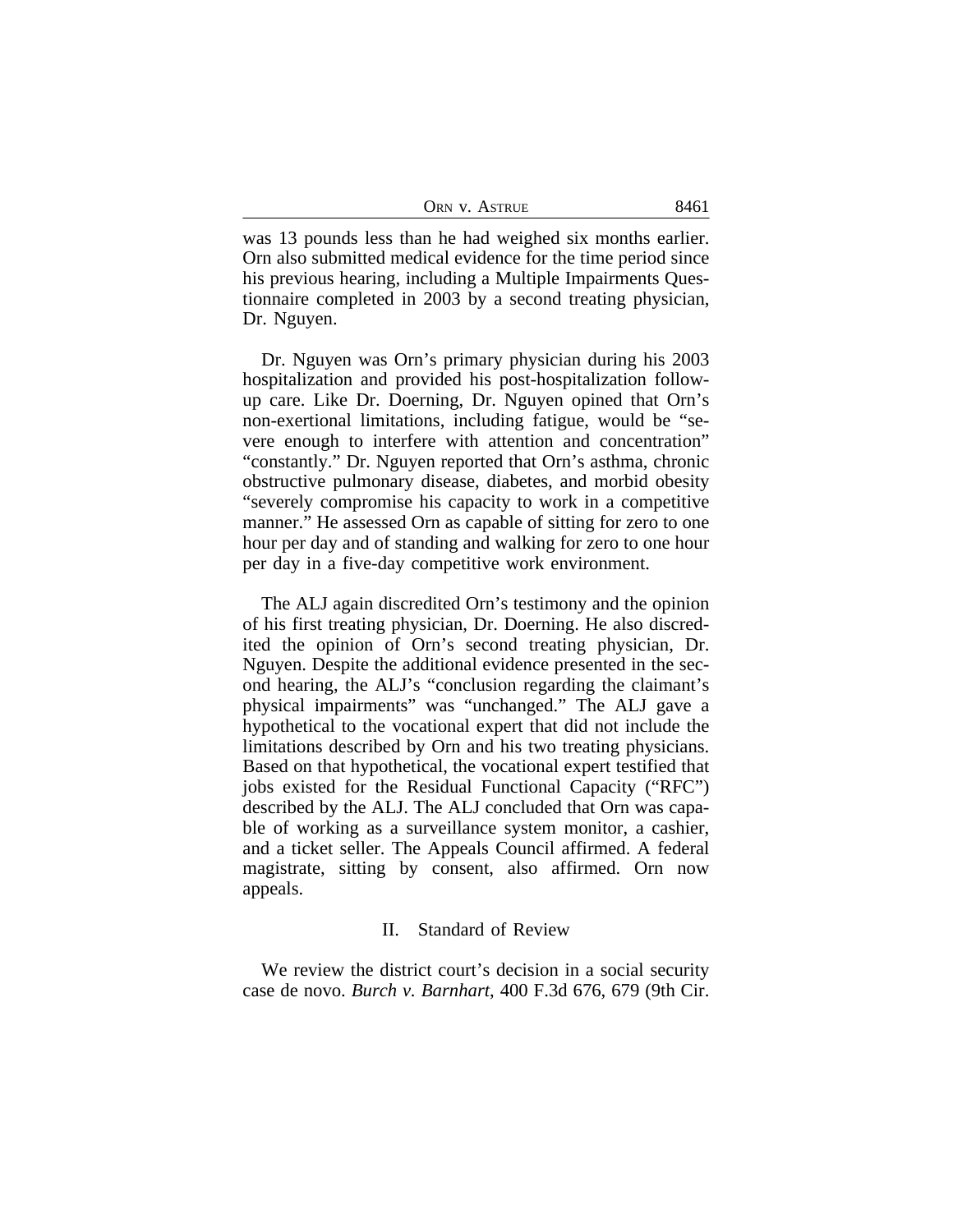8462 ORN V. ASTRUE

2005). The Social Security Administration's disability determination should be upheld unless it contains legal error or is not supported by substantial evidence. *Stout v. Comm'r, Soc. Sec. Admin.*, 454 F.3d 1050, 1052 (9th Cir. 2006); 42 U.S.C.  $\S$ §405(g), 1383(c)(3). "Substantial evidence is more than a mere scintilla but less than a preponderance." *Bayliss v. Barnhart*, 427 F.3d 1211, 1214 n.1 (9th Cir. 2005) (internal quotation marks and citation omitted). It is "such relevant evidence as a reasonable mind might accept as adequate to support a conclusion." *Burch*, 400 F.3d at 679 (internal quotation marks and citation omitted). "Where evidence is susceptible to more than one rational interpretation," the ALJ's decision should be upheld. *Id.* "However, a reviewing court must consider the entire record as a whole and may not affirm simply by isolating a 'specific quantum of supporting evidence.' " *Robbins v. Soc. Sec. Admin.*, 466 F.3d 880, 882 (9th Cir. 2006) (quoting *Hammock v. Bowen*, 879 F.2d 498, 501 (9th Cir. 1989)). We review only the reasons provided by the ALJ in the disability determination and may not affirm the ALJ on a ground upon which he did not rely. *See Connett v. Barnhart*, 340 F.3d 871, 874 (9th Cir. 2003).

#### III. Discussion

At step one of the five-step disability determination, the ALJ concluded that Orn had not engaged in substantial gainful activity since the alleged onset of his disability in 2000. *See* 20 C.F.R. §§ 404.1520, 416.920 (describing disability determination); *Burch*, 400 F.3d at 679 (same). At step two, the ALJ concluded that Orn had established that his asthma, chronic obstructive pulmonary disease, left knee problems, and obesity were all severe impairments because each interfered with his ability to perform basic work activities. *See* 20 C.F.R. § 404.1521; *Webb v. Barnhart*, 433 F.3d 683, 686 (9th Cir. 2005). The ALJ acknowledged that because Orn had a severe medically determinable impairment, "all medically determinable impairments must be considered in the remaining steps of the sequential analysis." *See* 42 U.S.C.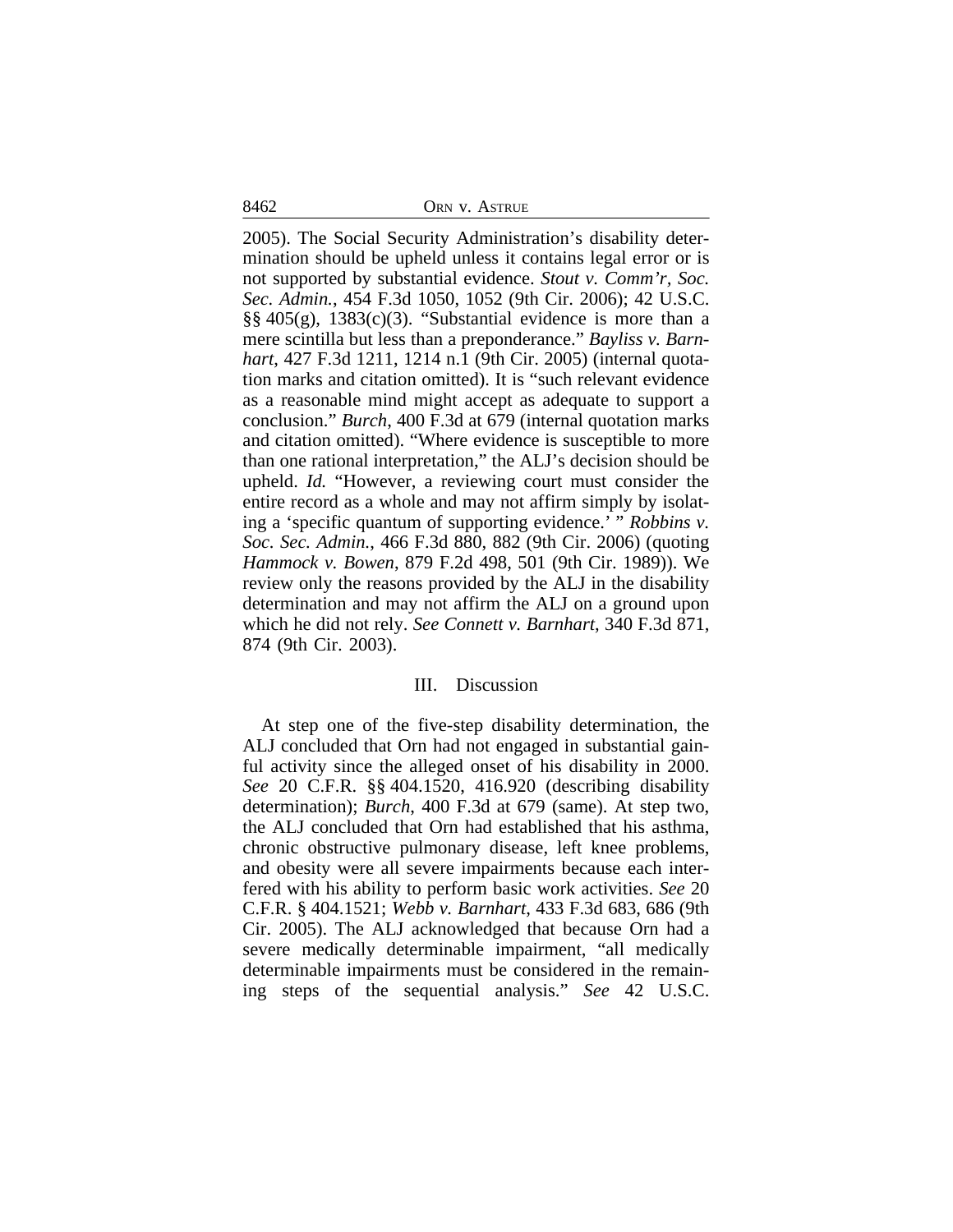|  |  | ORN V. ASTRUE | 8463 |
|--|--|---------------|------|
|--|--|---------------|------|

 $\S$  423(d)(2)(B) ("In determining whether an individual's ... impairments are of a sufficient medical severity that such . . . impairments could be the basis of eligibility under this section, the Commissioner of Social Security shall consider the combined effect of all of the individual's impairments without regard to whether any such impairment, if considered separately, would be of such severity."); *Celaya v. Halter*, 332 F.3d 1177, 1181-82 (9th Cir. 2003) (same). At step three, the ALJ concluded that none of Orn's impairments met or equaled a listed impairment which would require an automatic finding of disability. At step four, the ALJ concluded that Orn's impairments prevented him from performing his past work. The burden then shifted to the government to prove that Orn could perform "other work that exists in the national economy." *See* 20 C.F.R. § 404.1545(a)(5)(ii). Finally, at step five, the ALJ concluded that Orn's RFC allowed him to perform sedentary work. The ALJ concluded that Orn was capable of working as a surveillance system monitor, a cashier, and a ticket seller.

The ALJ concluded that Orn was not disabled within the meaning of Social Security regulations by disregarding the opinions of his two treating physicians and the testimony of Orn at his two hearings. We agree with Orn that the ALJ improperly disregarded this evidence.

## A. Opinions of Treating Physicians

Orn argues that the ALJ improperly disregarded the opinions of his treating physicians, Drs. Doerning and Nguyen. Both Drs. Doerning and Nguyen offered diagnoses of Orn's medical conditions, prognoses for his conditions, and assessments of his ability to work. The record contains numerous reports and forms completed by Orn's two treating physicians from 1999 through 2003. However, the ALJ chose to rely on the opinion of a consulting physician, Dr. Karamlou, who performed one physical examination of Orn in 2000. Based on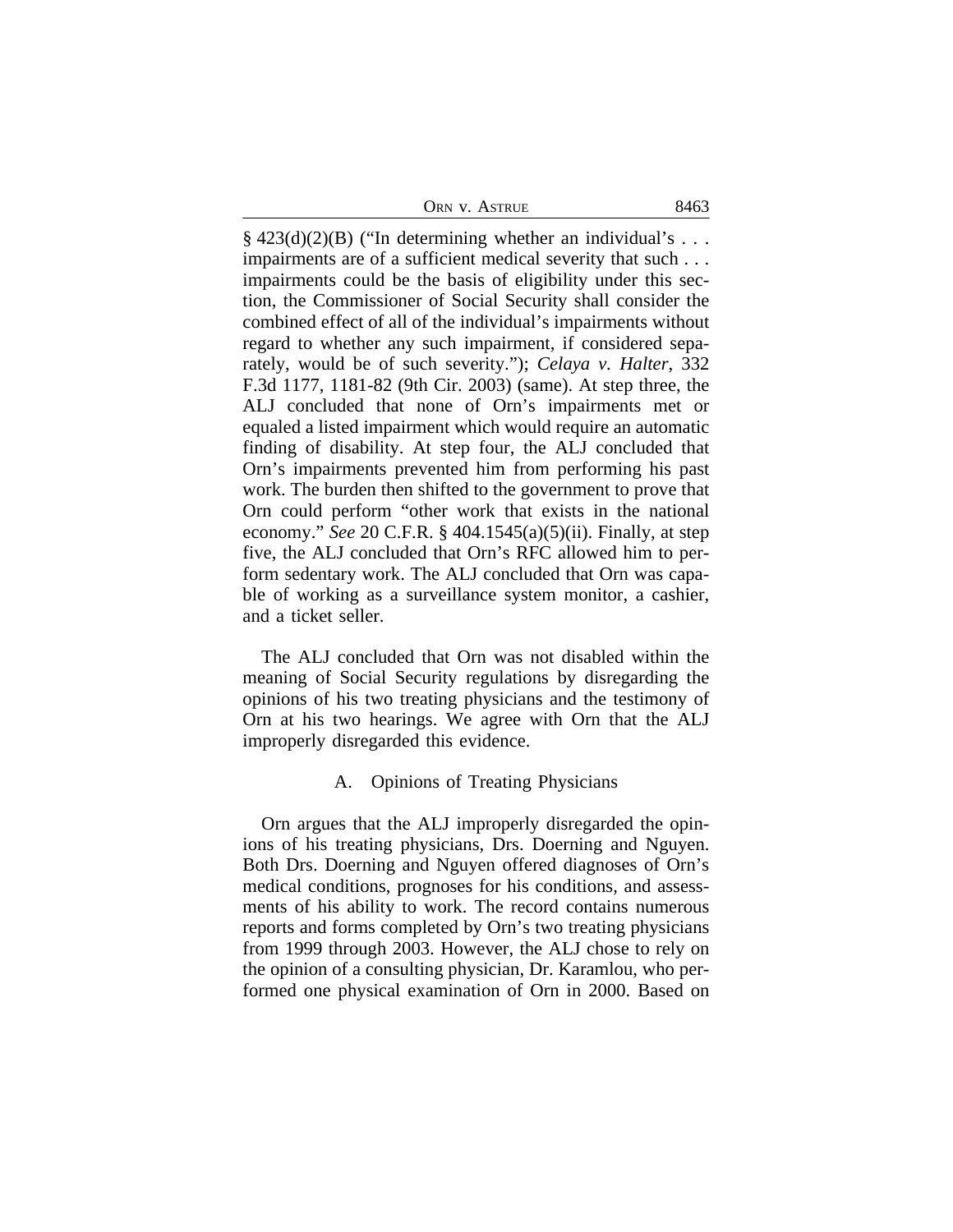| ORN V. ASTRUE |
|---------------|
|               |

that examination, Dr. Karamlou opined that Orn could stand and walk for six hours in an eight-hour workday.

**[1]** By rule, the Social Security Administration favors the opinion of a treating physician over non-treating physicians. *See* 20 C.F.R. § 404.1527. If a treating physician's opinion is "well-supported by medically acceptable clinical and laboratory diagnostic techniques and is not inconsistent with the other substantial evidence in [the] case record, [it will be given] controlling weight." *Id.* § 404.1527(d)(2). If a treating physician's opinion is not given "controlling weight" because it is not "well-supported" or because it is inconsistent with other substantial evidence in the record, the Administration considers specified factors in determining the weight it will be given. Those factors include the "[l]ength of the treatment relationship and the frequency of examination" by the treating physician; and the "nature and extent of the treatment relationship" between the patient and the treating physician. *Id.*  $§$  404.1527(d)(2)(i)-(ii). Generally, the opinions of examining physicians are afforded more weight than those of nonexamining physicians, and the opinions of examining nontreating physicians are afforded less weight than those of treating physicians. *Id.* § 404.1527(d)(1)-(2). Additional factors relevant to evaluating any medical opinion, not limited to the opinion of the treating physician, include the amount of relevant evidence that supports the opinion and the quality of the explanation provided; the consistency of the medical opinion with the record as a whole; the specialty of the physician providing the opinion; and "[o]ther factors" such as the degree of understanding a physician has of the Administration's "disability programs and their evidentiary requirements" and the degree of his or her familiarity with other information in the case record. *Id.* § 404.1527(d)(3)-(6).

The Administration has explained § 404.1527 in Social Security Ruling 96-2p. That ruling provides, in relevant part:

[A] finding that a treating source medical opinion is not well-supported by medically acceptable clinical

|--|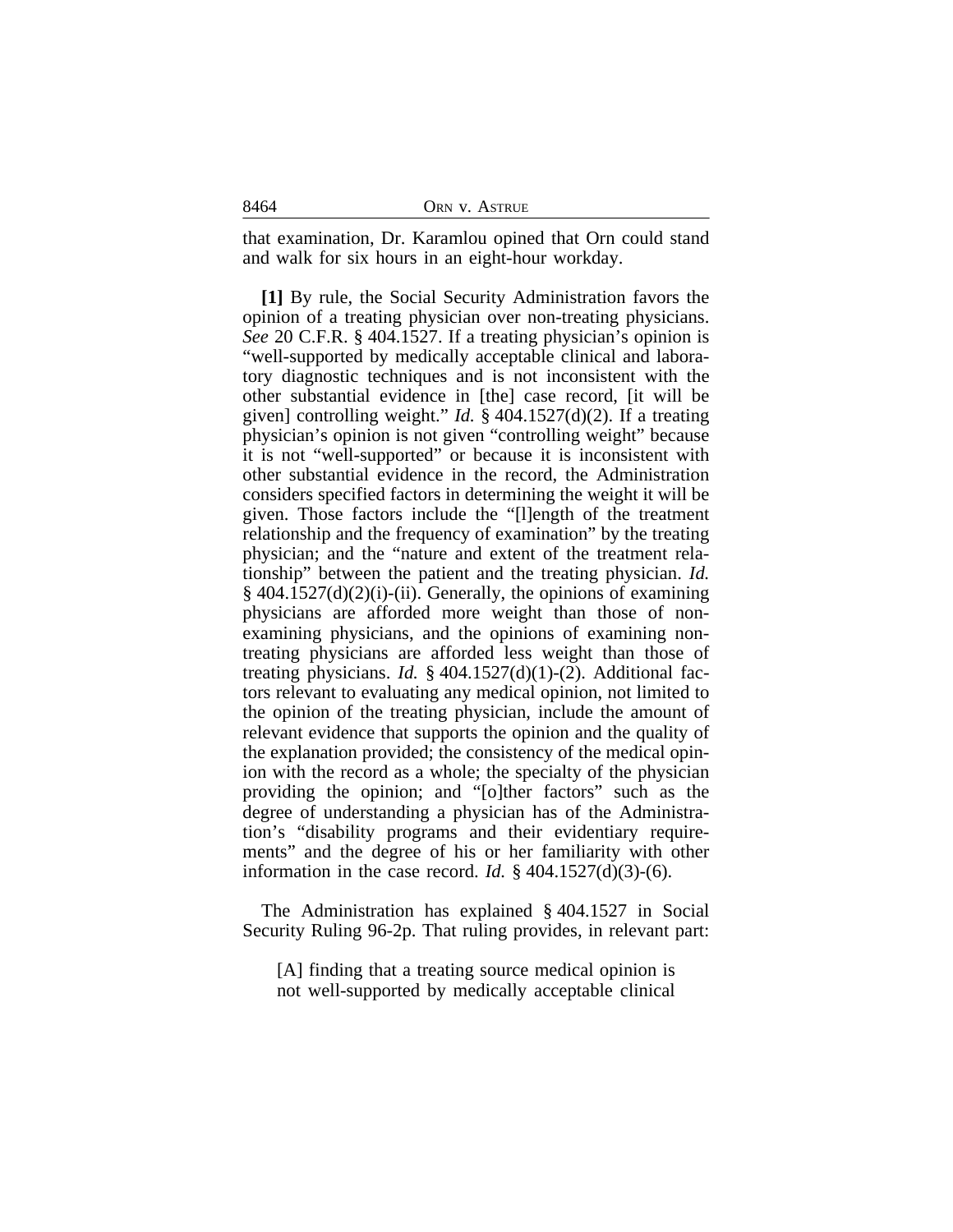| ORN V. ASTRUE | 8465 |
|---------------|------|
|---------------|------|

and laboratory diagnostic techniques or is inconsistent with the other substantial evidence in the case record means only that the opinion is not entitled to "controlling weight," not that the opinion should be rejected. Treating source medical opinions are still entitled to deference and must be weighed using all of the factors provided in 20 C.F.R. 404.1527 . . . . In many cases, a treating source's medical opinion will be entitled to the greatest weight and should be adopted, even if it does not meet the test for controlling weight.

S.S.R. 96-2p at 4 (Cum. Ed. 1996), *available at* 61 Fed. Reg. 34,490, 34,491 (July 2, 1996).

In turn, we have explained:

The opinions of treating doctors should be given more weight than the opinions of doctors who do not treat the claimant. *Lester* [*v. Chater*, 81 F.3d 821, 830 (9th Cir. 1995) (as amended).] Where the treating doctor's opinion is not contradicted by another doctor, it may be rejected only for "clear and convincing" reasons supported by substantial evidence in the record. *Id.* (internal quotation marks omitted). Even if the treating doctor's opinion is contradicted by another doctor, the ALJ may not reject this opinion without providing "specific and legitimate reasons" supported by substantial evidence in the record. *Id.* at 830, quoting *Murray v. Heckler*, 722 F.2d 499, 502 (9th Cir. 1983). This can be done by setting out a detailed and thorough summary of the facts and conflicting clinical evidence, stating his interpretation thereof, and making findings. *Magallanes* [*v. Bowen*, 881 F.2d 747, 751 (9th Cir. 1989).] The ALJ must do more than offer his conclusions. He must set forth his own interpretations and explain why they, rather than the doctors', are correct.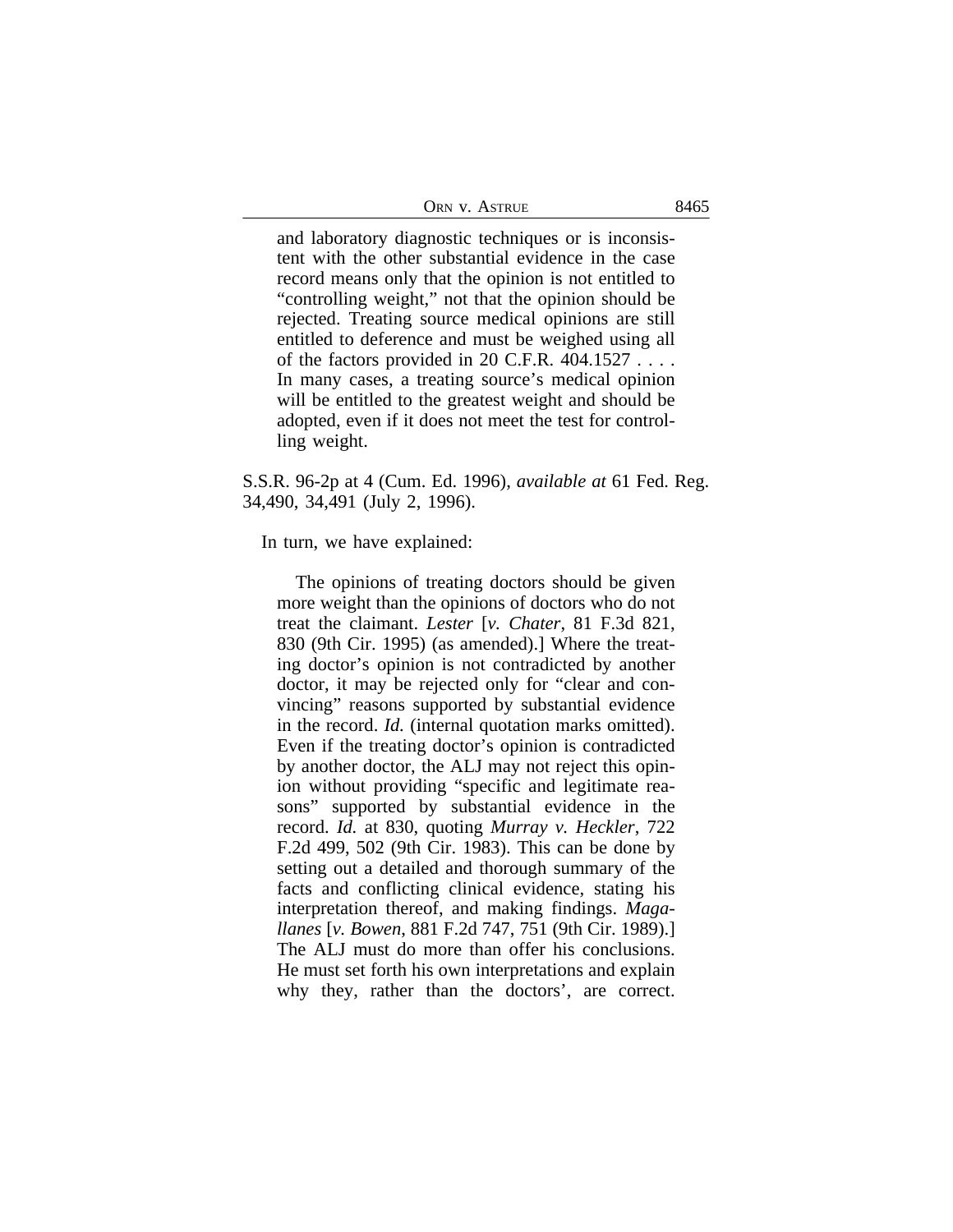8466 ORN V. ASTRUE

*Embrey v. Bowen*, 849 F.2d 418, 421-22 (9th Cir. 1988).

*Reddick v. Chater*, 157 F.3d 715, 725 (9th Cir. 1998); *accord Thomas*, 278 F.3d at 957; *Lester*, 81 F.3d at 830-31.

**[2]** When an examining physician relies on the same clinical findings as a treating physician, but differs only in his or her conclusions, the conclusions of the examining physician are not "substantial evidence." As we explained in *Murray*, "In this case, . . . the *findings* of the non-treating physician were the same as those of the treating physician. It was his *conclusions* that differed. . . . If the ALJ wishes to disregard the opinion of the treating physician, he or she must make findings setting forth specific, legitimate reasons for doing so that are based on substantial evidence in the record." 722 F.2d at 501-02 (emphases in original). By contrast, when an examining physician provides "independent clinical findings that differ from the findings of the treating physician," such findings are "substantial evidence." *Miller v. Heckler*, 770 F.2d 845, 849 (9th Cir. 1985); *accord Andrews v. Shalala*, 53 F.3d 1035, 1041 (9th Cir. 1995); *Magallanes*, 881 F.2d at 751; *Allen v. Heckler*, 749 F.2d 577, 579 (9th Cir. 1985) (as amended). Independent clinical findings can be either (1) diagnoses that differ from those offered by another physician and that are supported by substantial evidence, *see Allen*, 749 F.2d at 579, or (2) findings based on objective medical tests that the treating physician has not herself considered, *see Andrews*, 53 F.3d at 1041.

If there is "substantial evidence" in the record contradicting the opinion of the treating physician, the opinion of the treating physician is no longer entitled to "controlling weight." 20 C.F.R.  $\S$  404.1527(d)(2). In that event, the ALJ is instructed by § 404.1527(d)(2) to consider the factors listed in  $§$  404.1527(d)(2)-(6) in determining what weight to accord the opinion of the treating physician. Even when contradicted by an opinion of an examining physician that constitutes sub-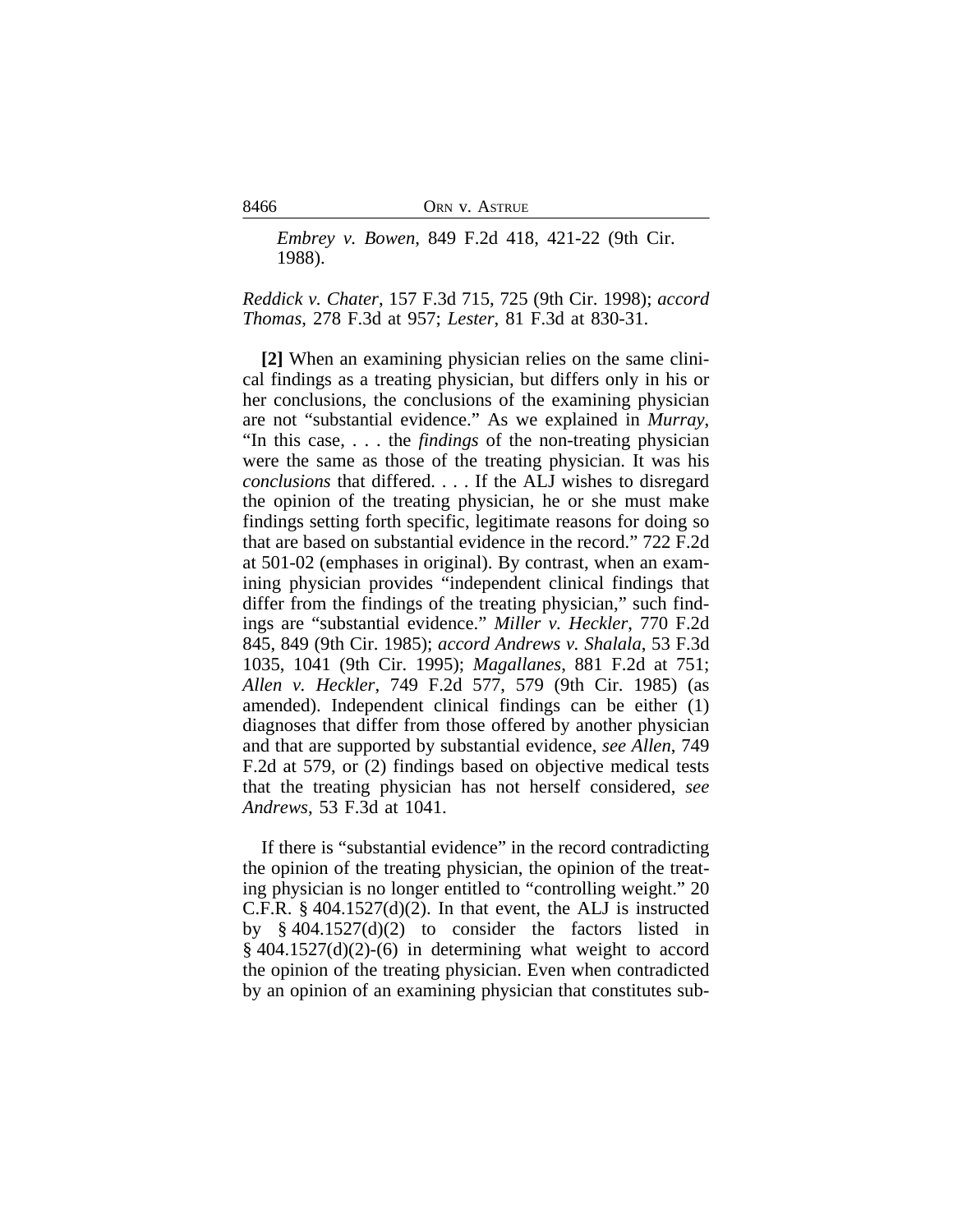| Orn v. Astrue | 8467 |
|---------------|------|
|---------------|------|

stantial evidence, the treating physician's opinion is "still entitled to deference." S.S.R. 96-2p at 4, 61 Fed. Reg. at 34,491. "In many cases, a treating source's medical opinion will be entitled to the greatest weight and should be adopted, even if it does not meet the test for controlling weight." *Id.* As we stated in *Reddick*, "Even if the treating doctor's opinion is contradicted by another doctor, the ALJ may not reject this opinion without providing 'specific and legitimate reasons' supported by substantial evidence in the record." 157 F.3d at 725 (quoting *Murray*, 772 F.2d at 502).

## 1. Treating Physicians' Opinions are Entitled to Weight

The Commissioner argues that Dr. Karamlou's opinion constitutes per se substantial evidence to support the ALJ's disregard of the opinions of Drs. Doerning and Nguyen. We disagree. Dr. Karamlou's opinion that Orn could stand and walk for six hours did not rely on "independent findings." In addition, the criteria established by § 404.1527 indicate that the opinions of Drs. Doerning and Nguyen are entitled to weight in Orn's disability determination.

**[3]** Dr. Karamlou, like Drs. Doerning and Nguyen, performed a physical examination of Orn. Dr. Karamlou agreed with the diagnoses provided by Orn's treating physicians and offered no alternative diagnosis. Dr. Karamlou's opinion did not rest on results from objective clinical tests that Drs. Doerning and Nguyen had not considered. Dr. Karamlou's findings "were the same as those of the treating physician[s]. It was his *conclusions* that differed." *Murray*, 722 F.2d at 501 (emphasis in original). Therefore, his conclusion concerning Orn's ability to stand or walk based on that examination was not an "independent finding," and his opinion does not alone constitute substantial evidence to support the rejection of Orn's treating physicians' opinions. *See Reddick*, 157 F.3d at 725; *see also Robbins*, 466 F.3d at 882 (prohibiting affirmance in Social Security disability cases "simply by isolating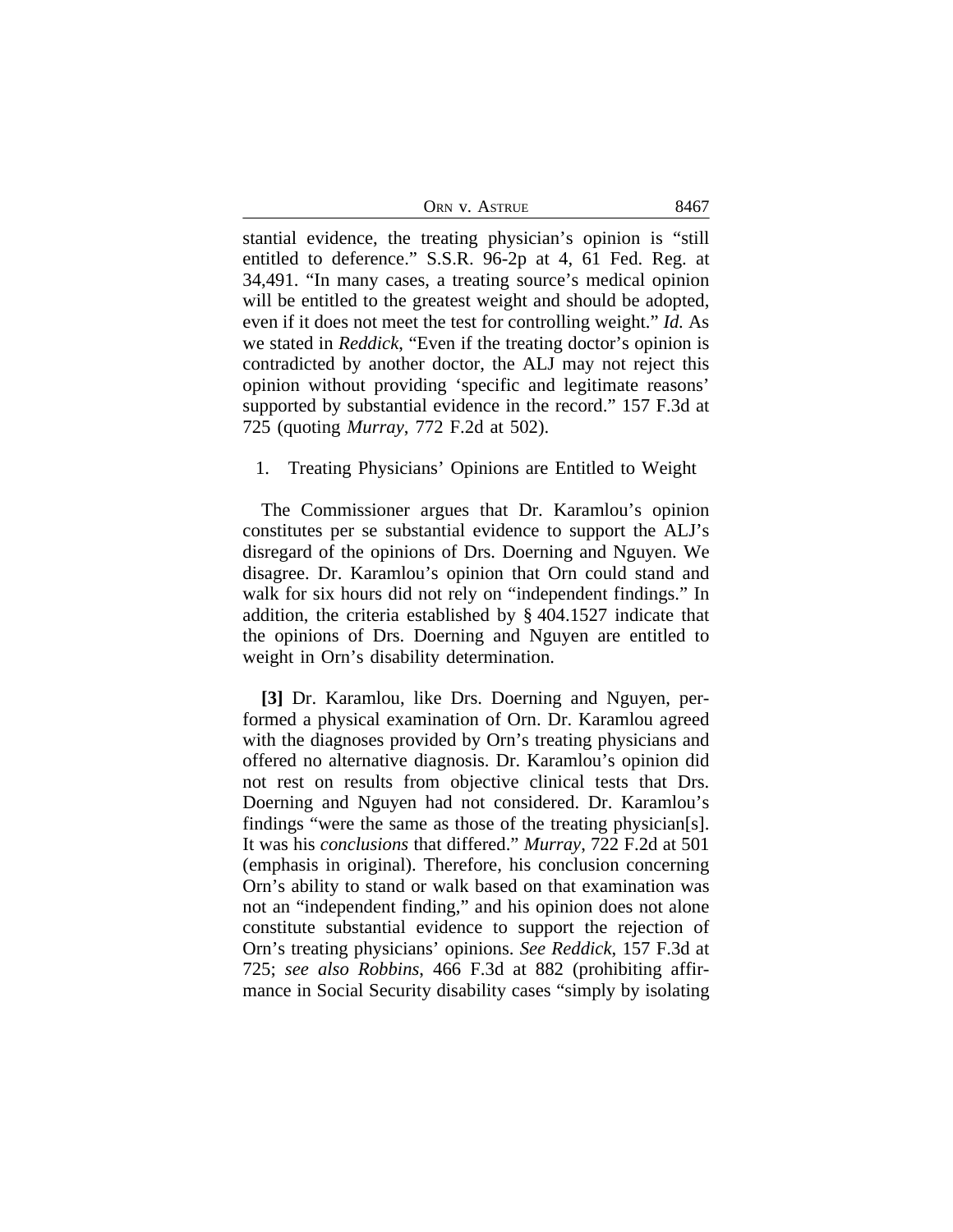a 'specific quantum of supporting evidence' " (citation omitted)).

**[4]** A second, independent reason precludes the ALJ from disregarding the opinions of the treating physicians in this case. Even if Dr. Karamlou's opinion were "substantial evidence," § 404.1527 still requires deference to the treating physicians' opinions. 20 C.F.R. § 404.1527; *see* S.S.R. 96-2p at 1 ("A finding that a treating source's medical opinion is not entitled to controlling weight does not mean that the opinion is rejected."), 61 Fed. Reg. at 34,490; *see also Green-Younger v. Barnhart*, 335 F.3d 99, 106 (2d Cir. 2003); *McGoffin v. Barnhart*, 288 F.3d 1248, 1252 (10th Cir. 2002). As discussed above, § 404.1527 lists several factors that increase the weight afforded to Orn's treating physicians' opinions in this case.

For example, the treating relationship of both physicians provides a "unique perspective" on Orn's condition. *See* 20 C.F.R. § 404.1527(d)(2). In addition, the nature and extent of the physicians' relationships with Orn adds significant weight to their opinions. *Id.*  $\frac{2}{3}$  404.1527(d)(2)(i)-(ii). Dr. Doerning was Orn's treating physician between 1999 through 2002, and his reports cover that entire period. Dr. Nguyen was Orn's primary physician during his 2003 hospitalization and provided his post-hospitalization follow-up treatment. His questionnaire was the most recent report in the record. It was also the only report describing the effects of two significant medical events: Orn's latest hospitalization and his reliance on continuous supplemental oxygen.

**[5]** The "[s]upportability" of Orn's treating physicians' opinions adds further weight. *See id.* § 404.1527(d)(3). The primary function of medical records is to promote communication and recordkeeping for health care personnel — not to provide evidence for disability determinations. We therefore do not require that a medical condition be mentioned in every report to conclude that a physician's opinion is supported by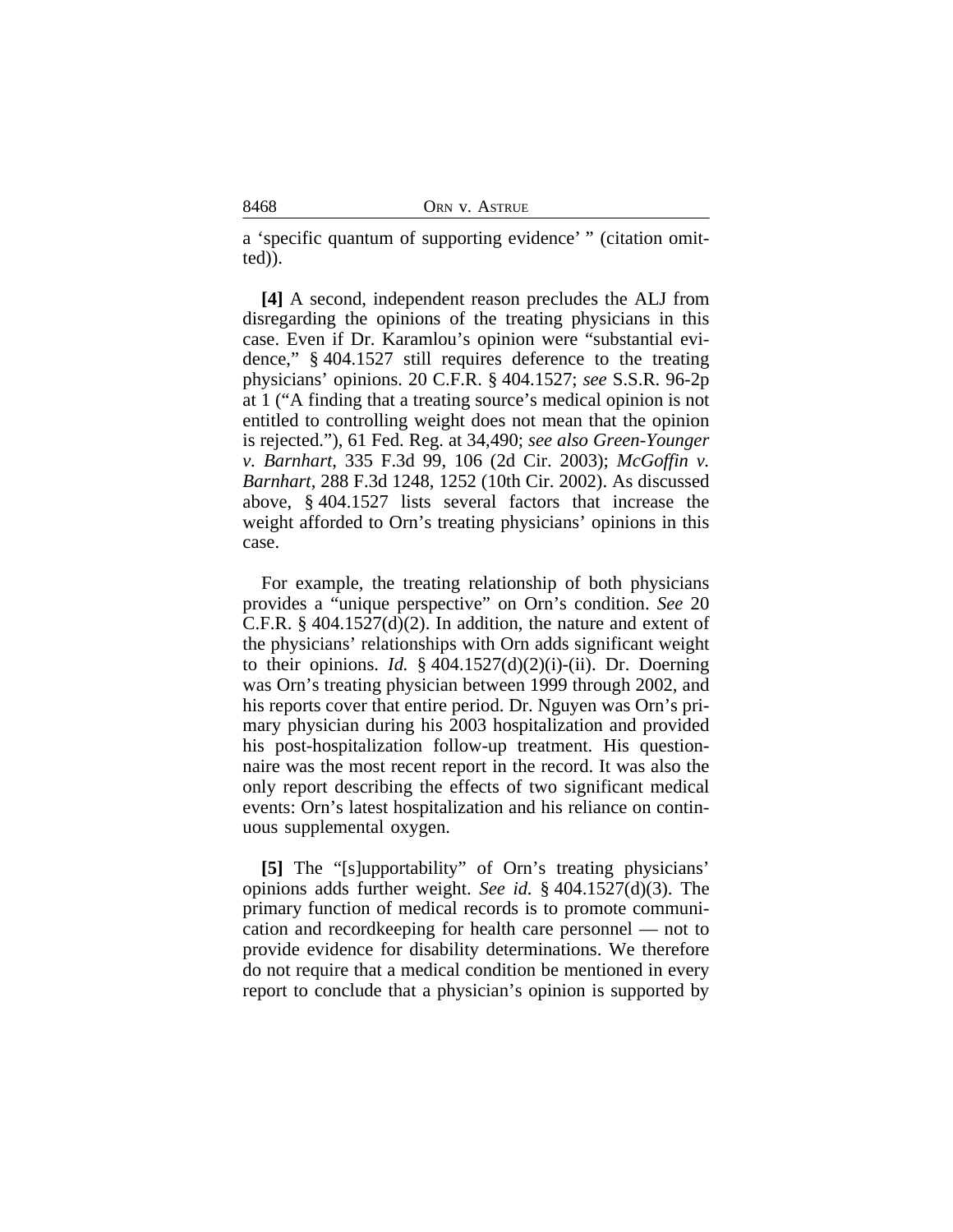| ORN V. ASTRUE | 8469 |
|---------------|------|
|---------------|------|

the record. When viewed in its entirety, the record provides ample support for the opinions of Drs. Doerning and Nguyen. The record contains numerous reports from Orn's health care providers, as well as results from medical tests and laboratory findings, that support the questionnaires completed by Drs. Doerning and Nguyen.

**[6]** Finally, the consistency of Orn's treating physicians' reports merits additional weight. *See id.* § 404.1527(d)(4). Consistency does not require similarity in findings over time despite a claimant's evolving medical status. Rather, as required by the applicable regulation, the opinions of Drs. Doerning and Nguyen were consistent "with the record as a whole." *See id.* The physicians offered opinions that were substantiated by the contemporaneous medical tests and Orn's medical condition. The gradual decrease in Orn's physical capacity, as illustrated by the evaluations of his treating physicians, is supported by the record. As Dr. Doerning stated, Orn's condition was "progressively worsening."

## 2. No "Specific, Legitimate Reasons" Supported by Substantial Evidence

**[7]** The two reasons provided by the ALJ for rejecting the opinions of Orn's treating physicians are insufficient. The reasons are not "specific, legitimate reasons" that are supported by "substantial evidence." *See Thomas*, 278 F.3d at 957. In fact, the record contradicts them.

**[8]** The ALJ's first reason for rejecting both treating physicians' opinions of Orn's functional capacity was that those physicians had "fail[ed] to indicate what claimant could do despite his limitations." The record shows the opposite. Dr. Doerning's multiple impairments questionnaire, completed on April 5, 2002, indicates that Orn could sit for four hours a day and could stand and walk for one hour per day. It also reports that Orn had no limitations in reaching, handling, fingering, or lifting, and that he could occasionally lift and carry up to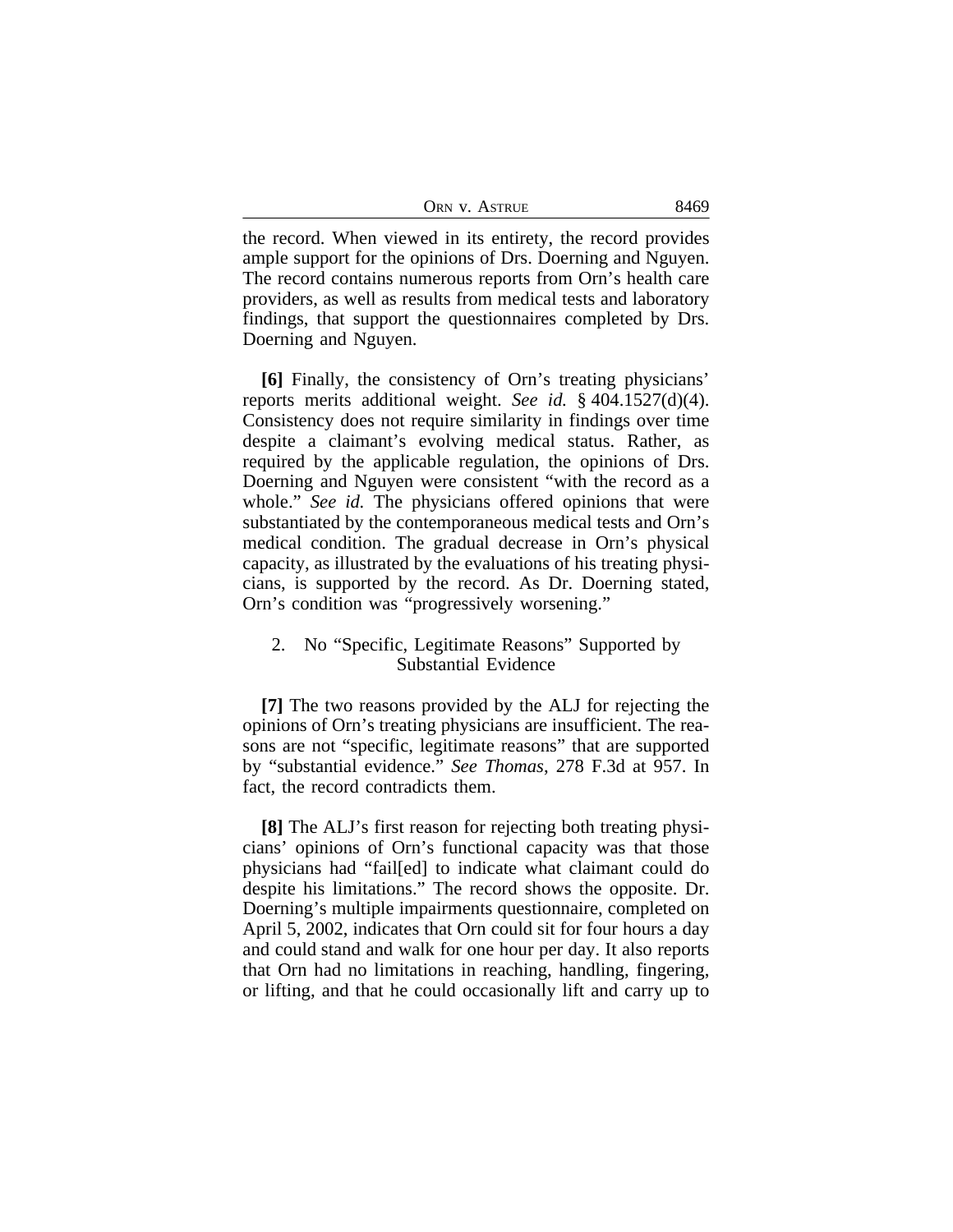| 8470 | ORN V. ASTRUE |  |
|------|---------------|--|
|      |               |  |

ten pounds. Similarly, Dr. Nguyen's questionnaire dated one year later reported no limitations in Orn's ability in fine manipulations with fingers and hands or in reaching. It described Orn as able to sit or stand for one hour in a competitive work environment. *See Smolen v. Chater*, 80 F.3d 1273, 1288 (9th Cir. 1996) (stating that ALJ has a duty to "conduct an appropriate inquiry" if the ALJ determines that it is necessary to know the basis of the treating physician's opinion).

The ALJ's second reason for rejecting the treating physicians' opinions was lack of objective support. After describing Dr. Doerning's assessment of Orn's limitations, the ALJ stated that "there is no objective evidence of decreased range of motion or neurological deficits to support such severe limitations in standing and walking." The ALJ's statement is correct as far as it goes, but it does not warrant the rejection of Dr. Doerning's opinion. Dr. Doerning never claimed that "decreased range of motion" or "neurological deficits" caused Orn's limitations in standing and walking. Rather, Dr. Doerning indicated that Orn's ability to work was limited by his respiratory conditions.

**[9]** Dr. Doerning diagnosed Orn with "asthma and severe obstructive pulmonary disease" and reported that Orn's "symptoms and functional limitations [were] reasonably consistent with" the impairments described in his evaluation. The record provides voluminous support for Dr. Doerning's opinion that Orn's respiratory diseases adversely affected his ability to work. Orn stopped working after suffering an asthma attack. His medical records contain physical examinations which reveal wheezing and other respiratory abnormalities. He has abnormal pulmonary functional tests. Orn takes medications for his respiratory diseases and, since 2003, requires continuous supplemental oxygen. He has been hospitalized twice in four years for respiratory problems. The ALJ's reason for rejecting Dr. Doerning's opinion — that the record did not contain evidence of "decreased range of motion" or "neurological deficits" — is not "legitimate because it is not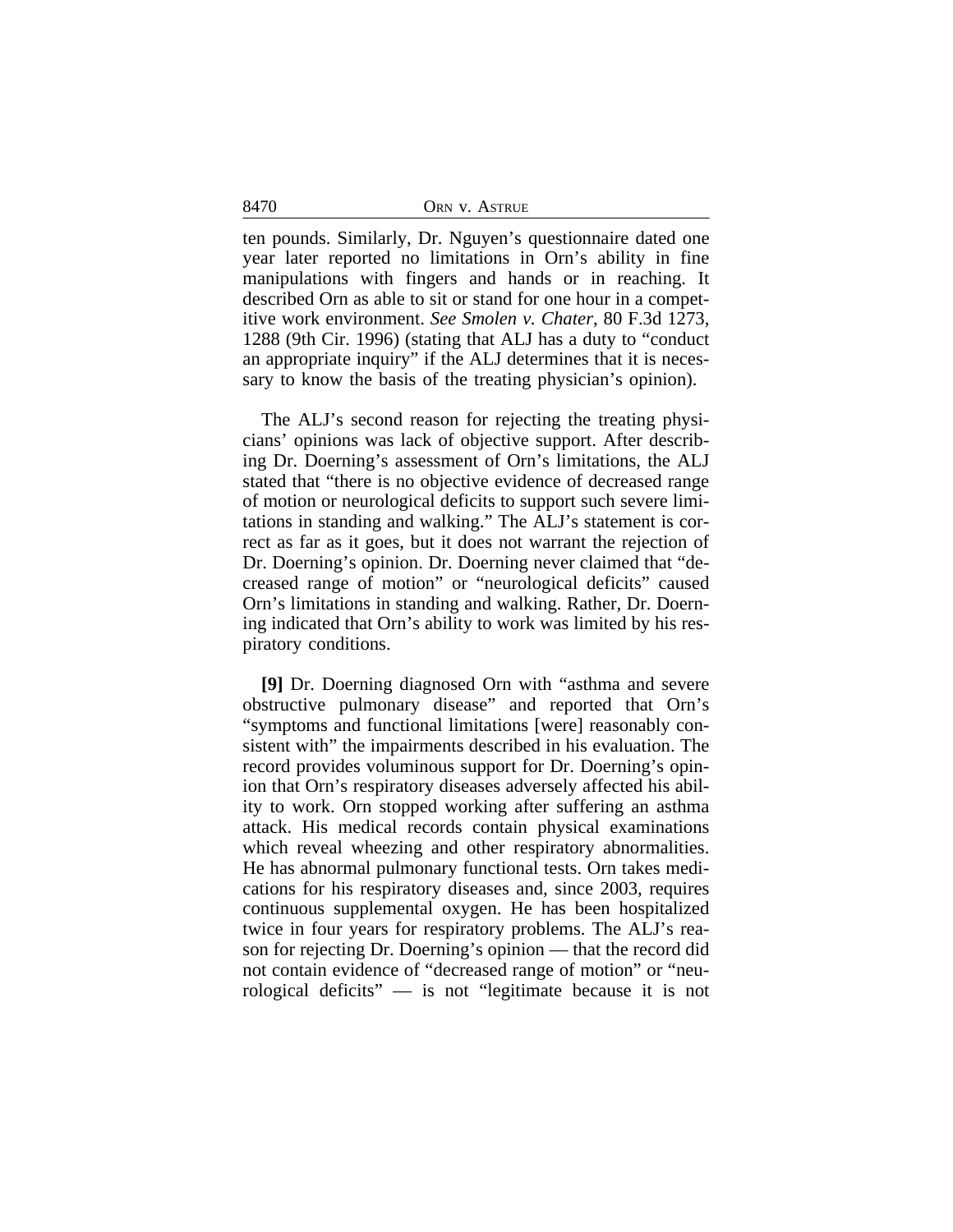| ORN V. ASTRUE | 8471 |
|---------------|------|
|---------------|------|

responsive to Dr. Doerning's opinion based on Orn's respiratory problems. *Compare Magallanes*, 881 F.2d at 751-52 (upholding rejection of treating physician's opinion that claimant was "disabled" when it was contradicted by the opinions of four other physicians, EMG studies, and other medical tests).

Similarly, the ALJ stated that there was "no clinical evidence" to support the sitting and standing limitations assessed by Dr. Nguyen. The ALJ then described a host of other conditions for which Orn had not been diagnosed, including "disc herniation, stenosis or nerve root compression." Missing from the ALJ's list is any mention of Orn's respiratory disorders, obesity, and diabetes, which Dr. Nguyen cited as causing Orn's limitations and which are amply supported in the record.

**[10]** An ALJ may not exclude a physician's testimony for a lack of objective evidence of impairments not referenced by the physician. Rather, an ALJ must evaluate the physician's assessment using the grounds on which it is based. The ALJ thus erred in rejecting the opinions of Drs. Doerning and Nguyen. *See Andrews*, 53 F.3d at 1043.

## B. Orn's Testimony

Orn also argues that the ALJ erred in discrediting his testimony. Orn testified that his impairments included fatigue, shortness of breath, difficulty with concentration, and the frequent need for medical treatment. The ALJ excluded those impairments in determining Orn's RFC. The ALJ concluded that Orn's testimony describing his "fatigue, shortness of breath and dysfunction" was "not totally credible."

**[11]** An ALJ is not "required to believe every allegation of disabling pain" or other non-exertional impairment. *See Fair v. Bowen*, 885 F.2d 597, 603 (9th Cir. 1989). However, to discredit a claimant's testimony when a medical impairment has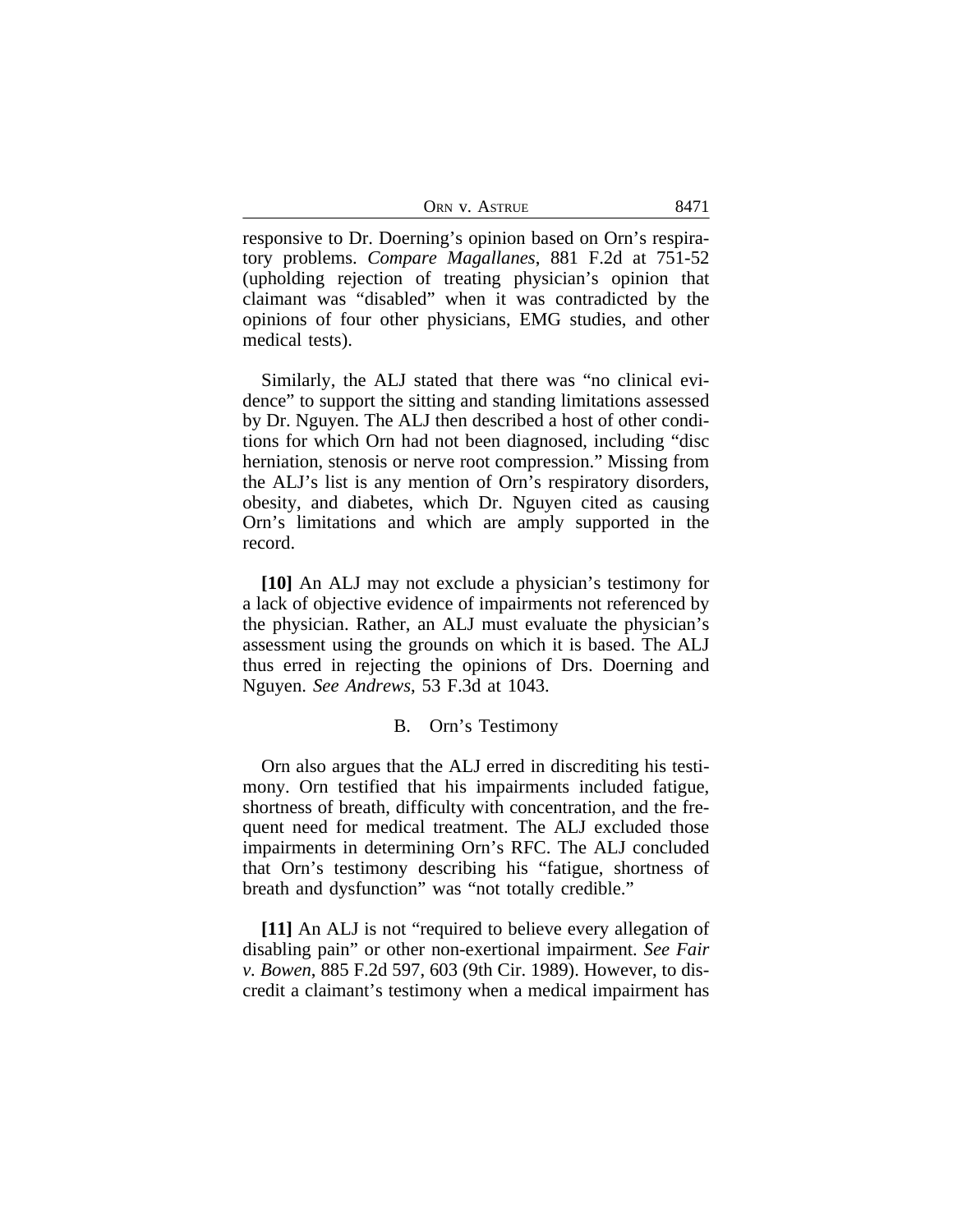|  | ORN V. ASTRUE |
|--|---------------|
|  |               |

been established, the ALJ must provide " 'specific, cogent reasons for the disbelief.' " *Morgan*, 169 F.3d at 599 (quoting *Lester*, 81 F.3d at 834). The ALJ must "cit[e] the reasons why the [claimant's] testimony is unpersuasive." *Id*. Where, as here, the ALJ did not find "affirmative evidence" that the claimant was a malingerer, those "reasons for rejecting the claimant's testimony must be clear and convincing." *Id.*

**[12]** Social Security Administration rulings specify the proper bases for rejection of a claimant's testimony. *See* S.S.R. 02-1p (Cum. Ed. 2002), *available at* Policy Interpretation Ruling Titles II and XVI: Evaluation of Obesity, 67 Fed. Reg. 57,859-02 (Sept. 12, 2002); S.S.R. 96-7p (Cum. Ed. 1996), *available at* 61 Fed. Reg. 34,483-01 (July 2, 1996). An ALJ's decision to reject a claimant's testimony cannot be supported by reasons that do not comport with the agency's rules. *See* 67 Fed. Reg. at 57860 ("Although Social Security Rulings do not have the same force and effect as the statute or regulations, they are binding on all components of the Social Security Administration, . . . and are to be relied upon as precedents in adjudicating cases."); *see Daniels v. Apfel*, 154 F.3d 1129, 1131 (10th Cir. 1998) (concluding that ALJ's decision at step three of the disability determination was contrary to agency regulations and rulings and therefore warranted remand). Factors that an ALJ may consider in weighing a claimant's credibility include reputation for truthfulness, inconsistencies in testimony or between testimony and conduct, daily activities, and "unexplained, or inadequately explained, failure to seek treatment or follow a prescribed course of treatment." *Fair*, 885 F.2d at 603; *see also Thomas*, 278 F.3d at 958-59.

**[13]** The ALJ gave four reasons for rejecting Orn's testimony. Each of these reasons is improper under Social Security Rulings, our case law, or both.

1. Failure to Lose Weight and Credibility

First, the ALJ rejected Orn's testimony because he had failed to lose weight. The ALJ wrote:

8472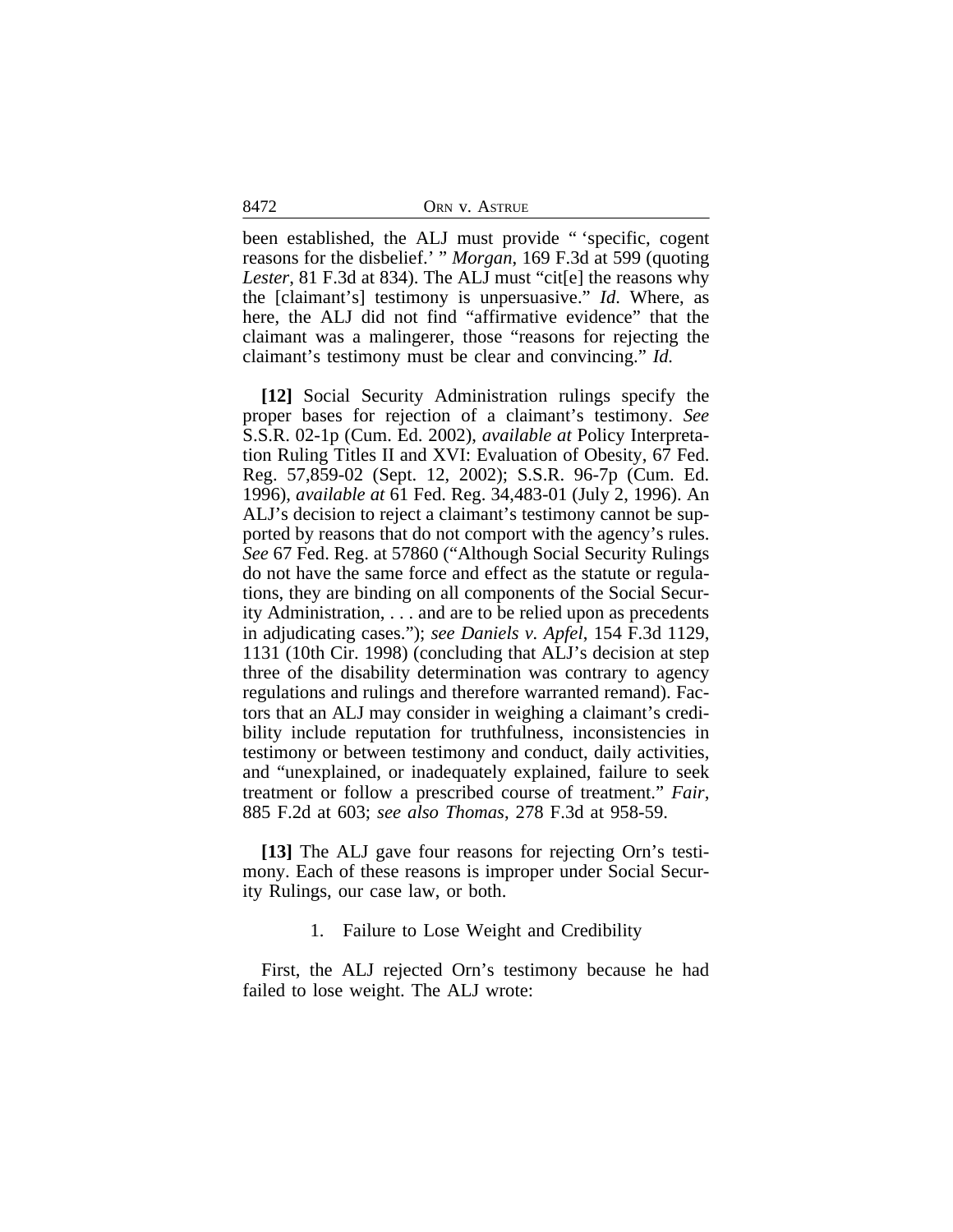| ORN V. ASTRUE | 8473 |
|---------------|------|
|---------------|------|

[A]lthough the claimant testified his treating physician has not advised him to diet, the medical record indicates he was given an 1800 calorie diabetic diet to follow. (Exhibit 8F, page 14). However, the claimant's weight remains in excess of 300 pounds. It may be that some of claimant's restrictions and symptoms are aggravated by excess weight. There is no indication that the claimant has maintained a weight loss program to reduce his weight and promote better health, which detracts from his credibility. And is non compliance with his doctor's instructions.

In using Orn's failure to lose weight as a basis for denying benefits, and in concluding that this failure "detracts from his credibility," the ALJ both ignored a Social Security Ruling and misapplied our case law.

#### a. Failure to Lose Weight

In September 2002, the Secretary issued a new ruling specifically addressing obesity. In relevant part, the ruling provides:

Treatment for obesity is often unsuccessful. Even if treatment results in weight loss at first, weight is often regained, despite the efforts of the individual to maintain the loss.

\* \* \*

Obesity is a disease that requires treatment, although in most people the effect of treatment is limited. . . .

A common misconception is that the goal of treatment is to reduce weight to a "normal" level. Actually, the goal of realistic medical treatment for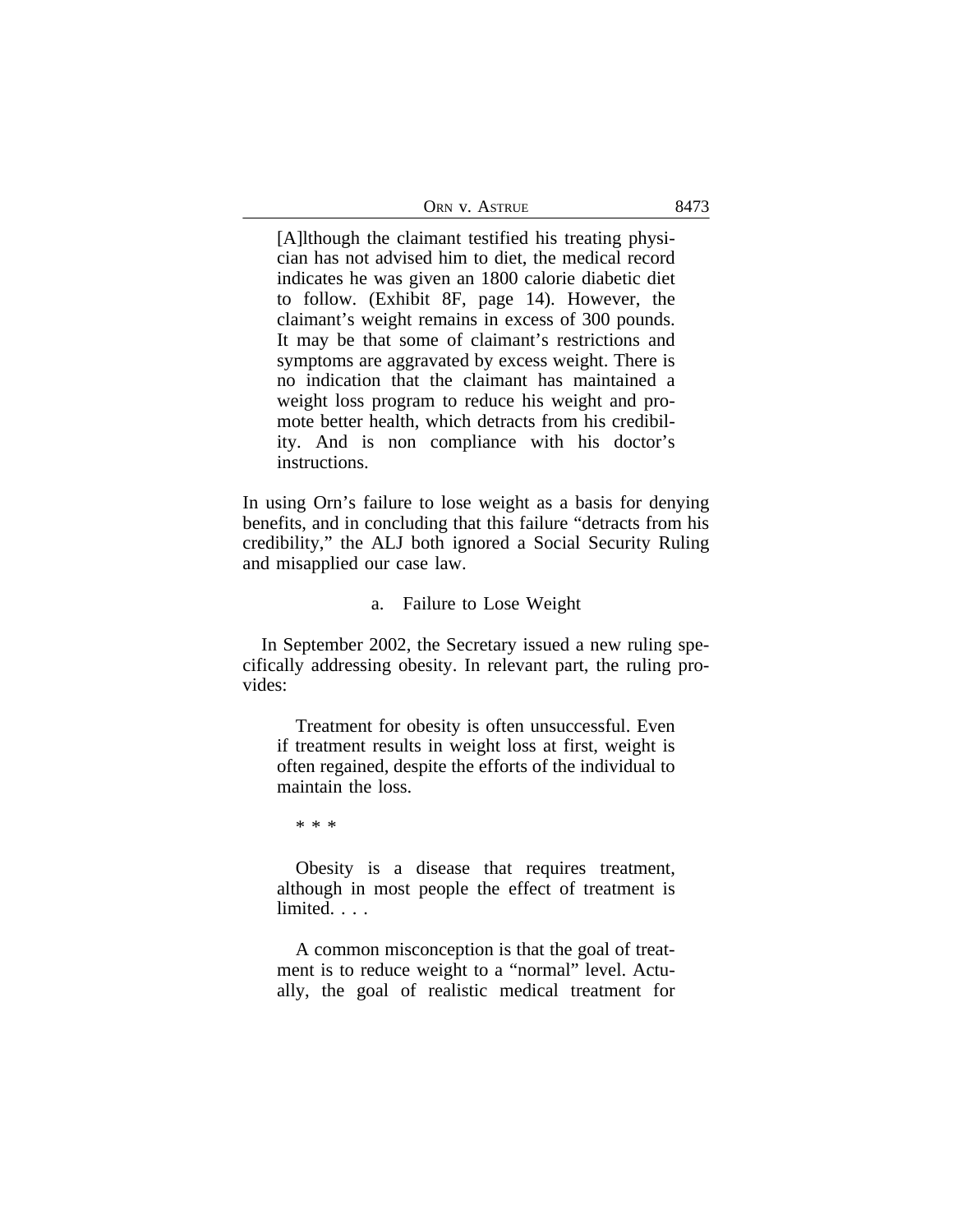obesity is only to reduce weight by a reasonable amount that will improve health and quality of life. People with extreme obesity, even with treatment, will generally continue to have obesity. Despite short-term progress, most treatments for obesity do not have a high success rate.

\* \* \*

Before failure to follow prescribed treatment for obesity can become an issue in a case, we must first find that the individual is disabled because of obesity or a combination of obesity and another impairment(s). Our regulations at 20 CFR 404.1530 and 416.930 provide that, in order to get benefits, an individual must follow treatment prescribed by his or her physician if the treatment can restore the ability to work, unless the individual has an acceptable reason for failing to follow the prescribed treatment. We will rarely use "failure to follow prescribed treatment" for obesity to deny or cease benefits.

\* \* \*

When a treating source has prescribed treatment for obesity, the treatment must clearly be expected to improve the impairment to the extent that the person will not be disabled. . . . [T]he goals of treatment for obesity are generally modest, and treatment is often ineffective. Therefore, we will not find failure to follow prescribed treatment unless there is clear evidence that treatment would be successful.

# S.S.R. 02-1p at 2, 8-9, 67 Fed. Reg. at 57,861-64.

**[14]** At the time in question Orn had not been found disabled, so Social Security Ruling 02-1p precludes the ALJ from considering the effect of any failure to follow treatment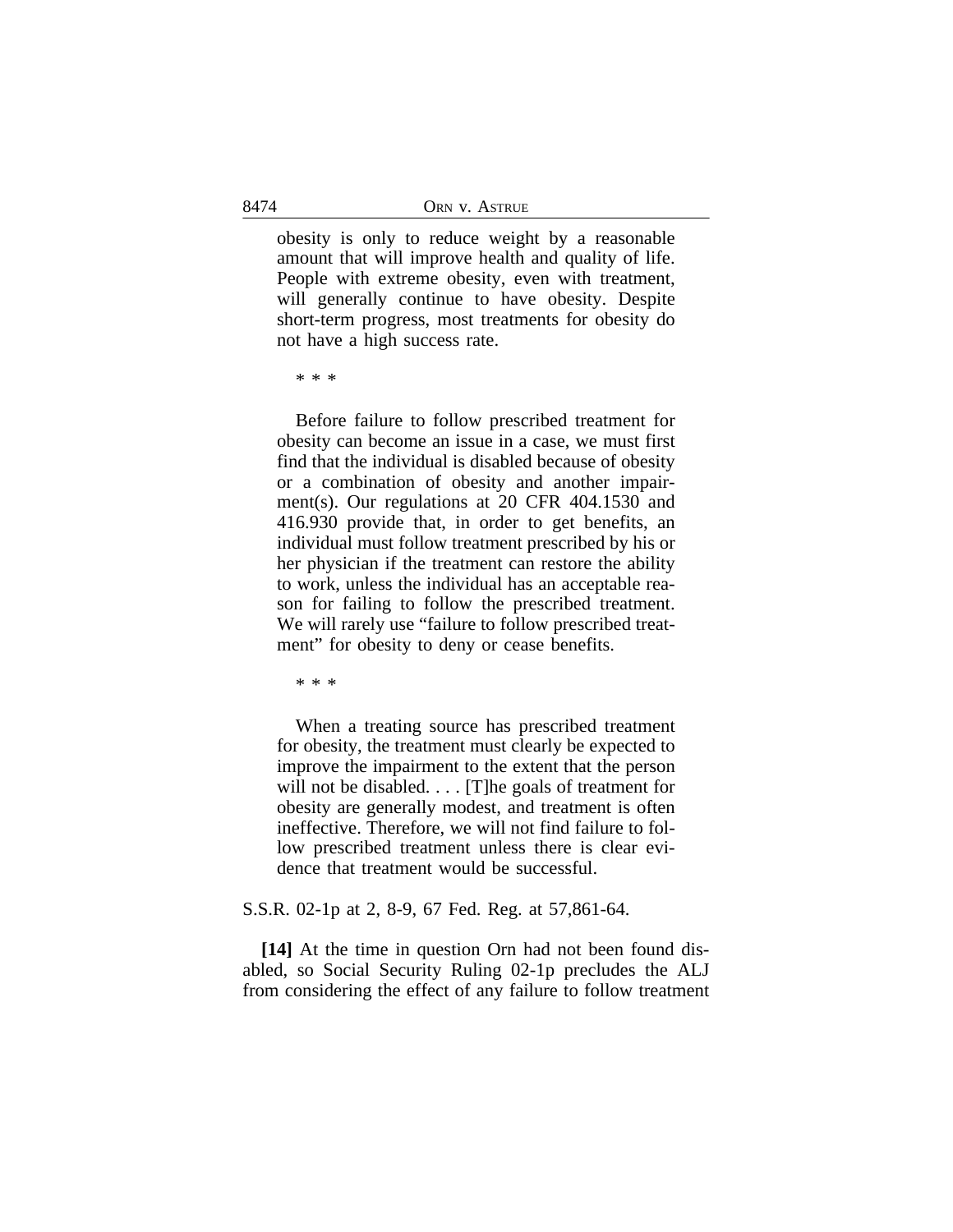| ORN V. ASTRUE | 8475 |
|---------------|------|
|---------------|------|

for obesity. *Id.* at 9. In addition, there is no evidence either that Orn was directed to lose weight as part of a prescribed treatment, or "clear evidence that treatment would be successful." *Id.* The only evidence of a diet as prescribed treatment was a single sheet of paper from Orn's hospital records entitled "Patient Discharge Instructions," cited by the ALJ as Exhibit 8F. There are five sections to the sheet: "Doctor," "Diet," "Activity," "Medications," and "Special Instructions." Under "Doctor," Dr. Nguyen is named. Under "Diet," "1800 ADA" is written, and the "Yes" blank following "Diet Copy to Patient" is checked. Under "Activity," the "As tolerated" blank is checked. Under "Medications," "continue all medications prior to admissions" is written, followed by four separate medications and their dosages. Under "Special Instructions," "Oxygen Nasal Cannula at 2 liters/min" is written. The sheet is signed by Registered Nurse "M. Williams," and by Orn. The entries on the sheet appear to be in the handwriting of Williams.

This single sheet with the notation "1800 ADA" can hardly be described as a prescribed treatment. "Prescribed treatment" is a term of art. According to the Social Security Administration's 2002 ruling on obesity, "The treatment must be prescribed by a treating source, . . . not simply recommended. A treating source's statement that an individual 'should' lose weight or has 'been advised' to get more exercise is not prescribed treatment." *Id.* at 9. Orn's own testimony exemplifies the distinction. At his second hearing he testified that he had not been "prescribed" a diet, saying instead that he remembered the diet being described to him in the hospital.

Finally, even if the patient discharge instruction sheet were a prescribed treatment, a finding of a "failure to follow prescribed treatment" would be inappropriate. There is nothing in the record suggesting that there was any chance of such a prescription succeeding in eliminating or ameliorating Orn's obesity, let alone "clear evidence" that the treatment would be successful. *See id.*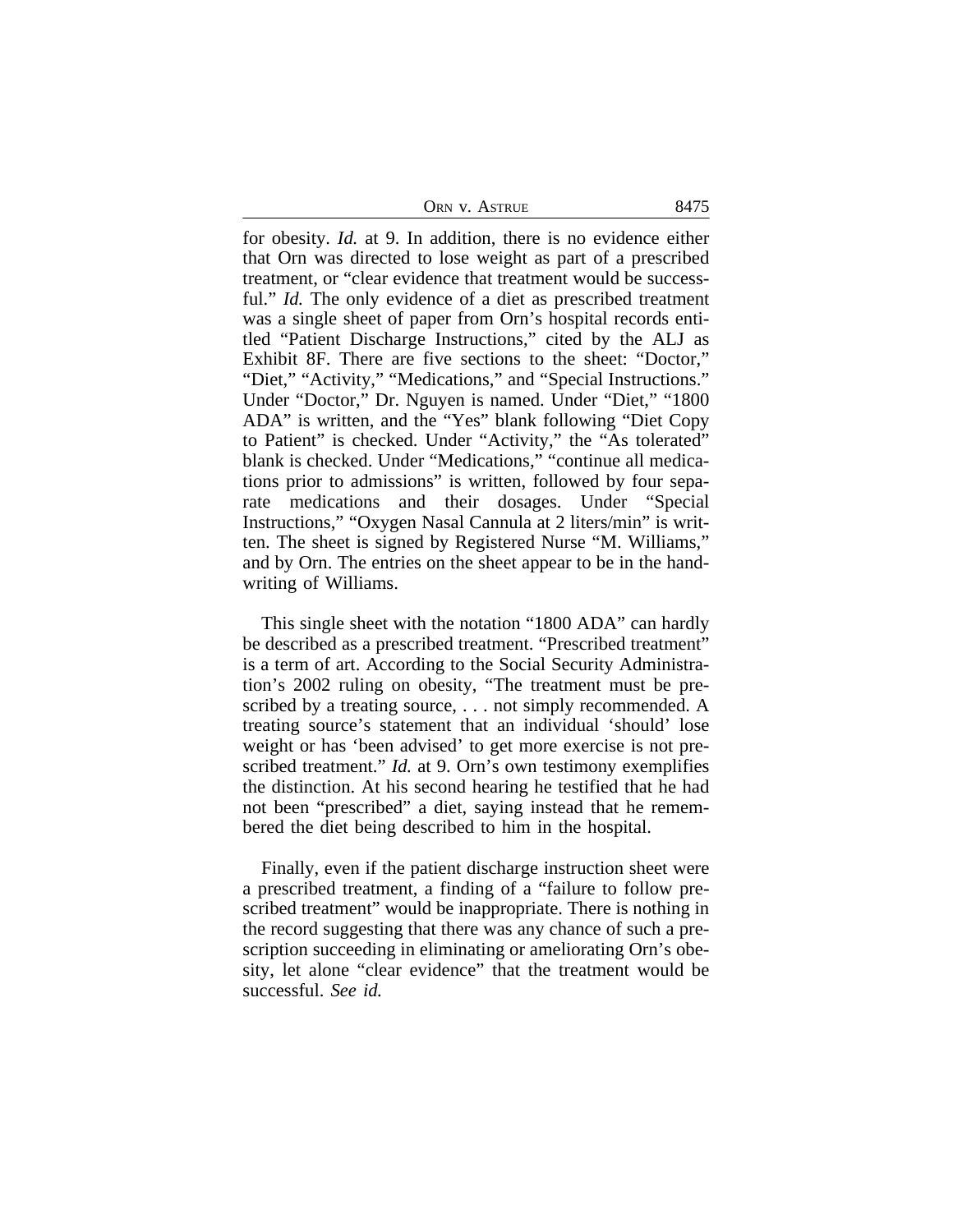#### b. Credibility

The ALJ concluded that Orn's failure to follow the 1800 calorie-per-day diet indicated on the "Patient Discharge Instructions" "detract[ed] from his credibility." In so concluding, the ALJ misapplied our case law. In some circumstances, a failure to seek treatment or a failure to follow a prescribed treatment is properly used as evidence supporting a conclusion that the claimant is not credible in describing his or her symptoms. The most common such circumstance is a claimant's complaint about disabling pain that cannot be objectively ascertained.

**[15]** Our case law is clear that if a claimant complains about disabling pain but fails to seek treatment, or fails to follow prescribed treatment, for the pain, an ALJ may use such failure as a basis for finding the complaint unjustified or exaggerated. *See, e.g.*, *Fair*, 885 F.2d at 603. In the case of a complaint of pain, such failure may be probative of credibility, because a person's normal reaction is to seek relief from pain, and because modern medicine is often successful in providing some relief. But in the case of impairments where the stimulus to seek relief is less pronounced, and where medical treatment is very unlikely to be successful, the approach to credibility makes little sense. This second case is probably best exemplified by a claimant whose obesity adversely affects his or her health and activities. *See* S.S.R. 02-1p at 9 (defining "prescribed treatment" narrowly and stating that failure to follow treatment for obesity will "rarely" affect disability determinations). Thus, the failure to follow treatment for obesity tells us little or nothing about a claimant's credibility. In the case before us, there is no reason to conclude from Orn's failure to adhere to an 1800 calorie-per-day diet that he is not telling the truth about his medical problems that are exacerbated by his obesity.

# 2. "Gaps" in Medical Treatment

**[16]** Second, the ALJ stated that "large gaps in the claimant's medical treatment . . . suggest[ ] that [Orn's] symptoms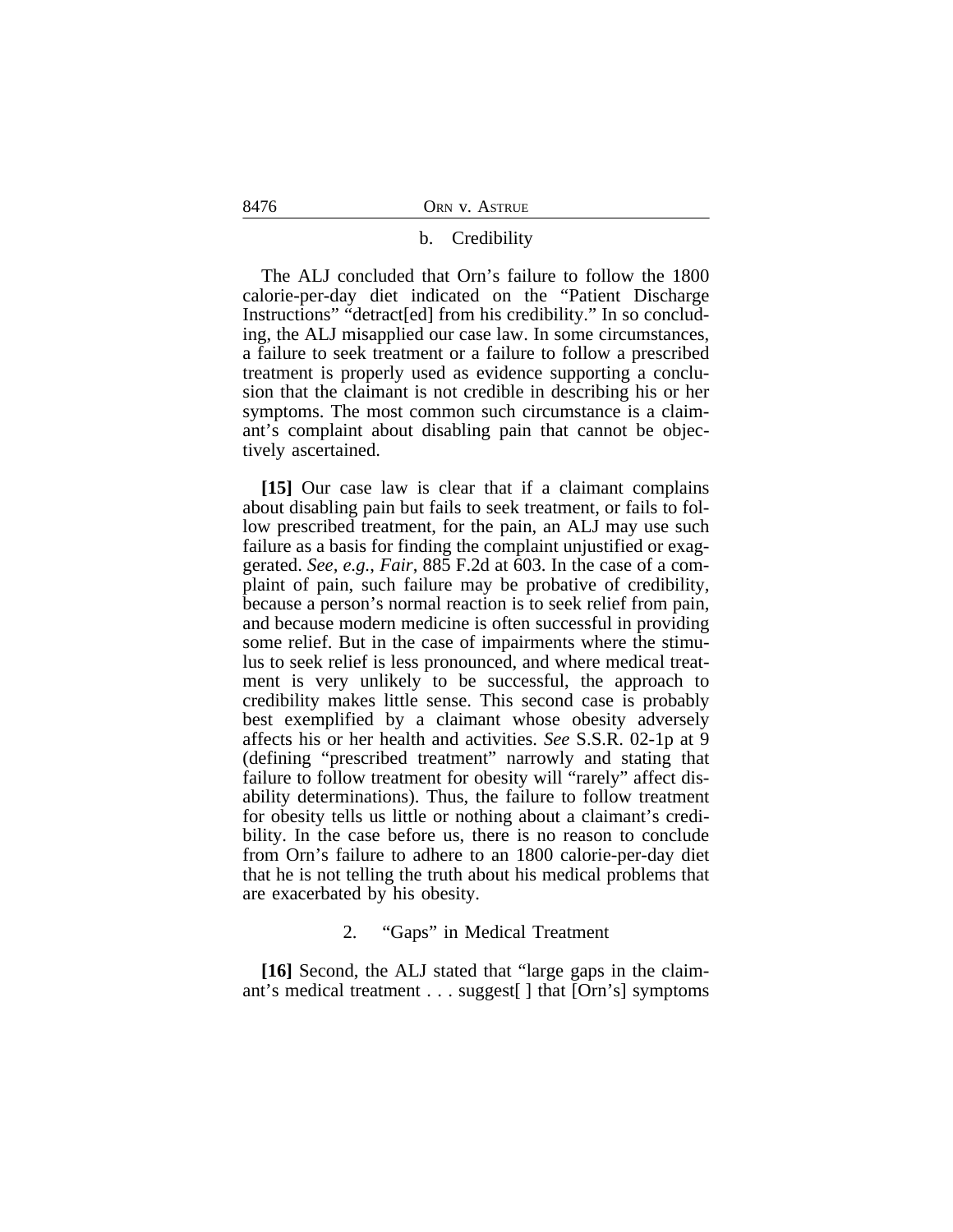| ORN V. ASTRUE | 8477 |
|---------------|------|
|---------------|------|

were not especially troublesome." Orn's failure to receive medical treatment during the period that he had no medical insurance cannot support an adverse credibility finding. We have held that an "unexplained, or inadequately explained, failure to seek treatment" may be the basis for an adverse credibility finding unless one of a "number of good reasons for not doing so" applies. *Fair*, 885 F.2d at 603. But, "[d]isability benefits may not be denied because of the claimant's failure to obtain treatment he cannot obtain for lack of funds." *Gamble v. Chater*, 68 F.3d 319, 321 (9th Cir. 1995).

Here, Orn explained in his testimony that he would have liked to have seen his doctors more often, but was unable to do so because he "can't afford it." The ALJ did not suggest that Orn's proffered reason was "not believable." *Id.*; *see also* S.S.R. 96-7p at 7-8 (stating that an "adjudicator must not draw any inferences about an individual's symptoms and their functional effects from a failure to seek or pursue regular medical treatment without first considering any explanations that the individual may provide, or other information in the case record, that may explain infrequent or irregular medical visits or failure to seek medical treatment" including inability to pay, whether "[t]he individual's daily activities may be structured so as to minimize symptoms to a tolerable level or eliminate them entirely," and whether medication may relieve symptoms).

*Flaten v. Secretary of Health & Human Services*, 44 F.3d 1453 (9th Cir. 1995), cited by the Commissioner, is inapposite in these circumstances. In that case we upheld an adverse credibility determination for failure to seek treatment despite Flaten's alleged inability to pay. *Id.* at 1464. We determined that rejection of Flaten's back pain testimony was appropriate because during the time Flaten alleged she was unable to afford treatment she had received other medical care and had failed to mention her back pain. *Id.* By contrast, Orn did not see physicians during the time he could not afford medical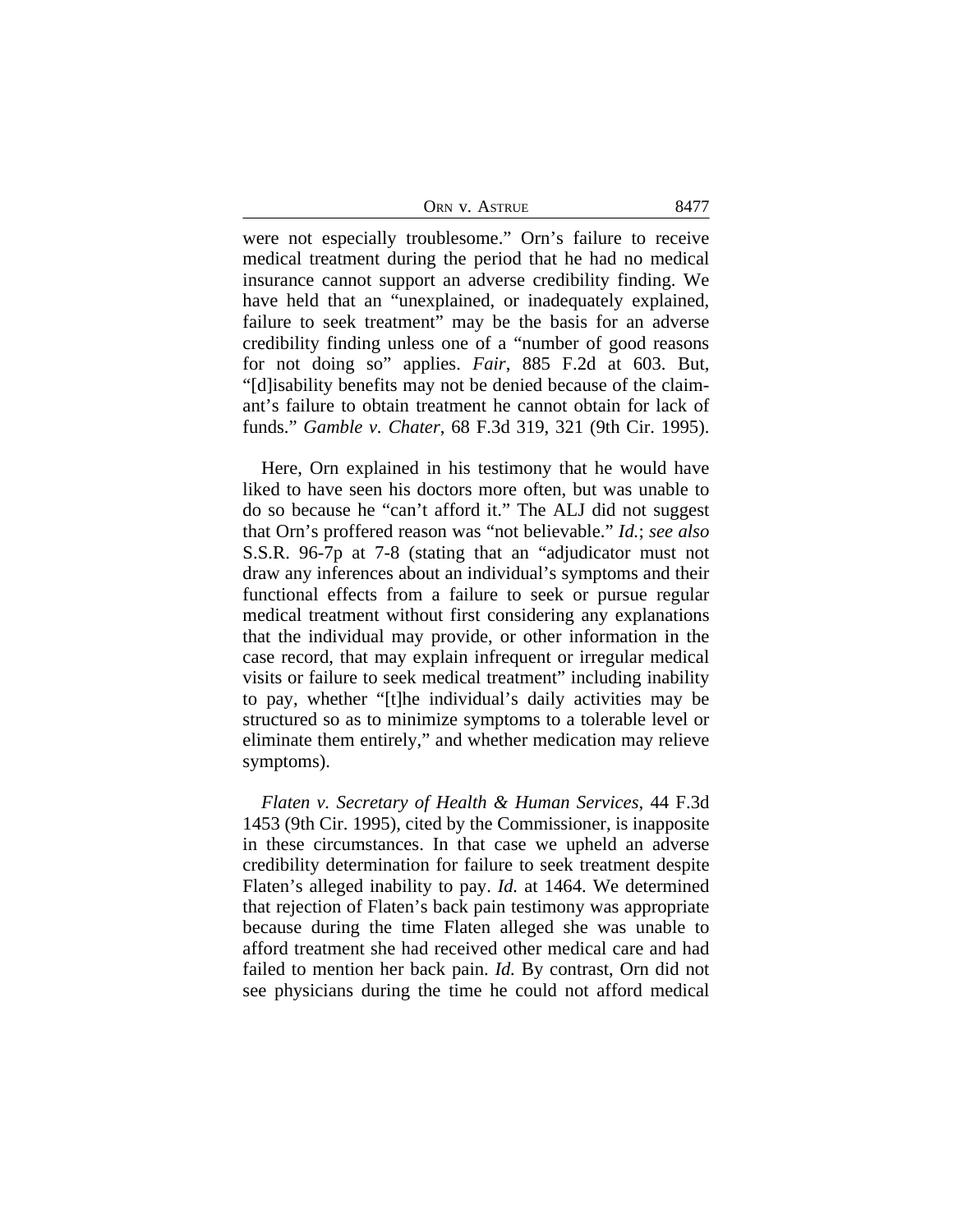treatment and, unlike Flaten, Orn sought treatment for his symptoms when he was able to go to the doctor.

#### 3. Daily Activities

Third, the ALJ rejected Orn's testimony because his activities of "read[ing], watch[ing] television and color[ing] in coloring books" "indicate that he is more functional than alleged." "This court has repeatedly asserted that the mere fact that a plaintiff has carried on certain daily activities . . . does not in any way detract from her credibility as to her overall disability." *Vertigan v. Halter*, 260 F.3d 1044, 1050 (9th Cir. 2001). Neither of the two grounds for using daily activities to form the basis of an adverse credibility determination are present in Orn's case. First, as he described them, Orn's activities do not contradict his other testimony. *See Fair*, 885 F.2d at 603. Second, Orn's activities do not meet the threshold for transferable work skills, the second ground for using daily activities in credibility determinations. *Id.*

In *Fair*, we wrote that daily activities may be grounds for an adverse credibility finding "if a claimant is able to spend a substantial part of his day engaged in pursuits involving the performance of physical functions that are transferable to a work setting." 885 F.2d at 603 (emphasis omitted) (emphasis omitted); *see also Burch*, 400 F.3d at 681 (stating that adverse credibility finding based on activities may be proper "if a claimant engages in numerous daily activities involving skills that could be transferred to the workplace"). Here, there is neither evidence to support that Orn's activities were "transferable" to a work setting nor proof that Orn spent a "substantial" part of his day engaged in transferable skills. *See Fair*, 885 F.2d at 603. The ALJ must make "specific findings relating to [the daily] activities" and their transferability to conclude that a claimant's daily activities warrant an adverse credibility determination. *Burch*, 400 F.3d at 681.

**[17]** We agree with Orn that reading, watching television, and coloring in coloring books are activities that are so unde-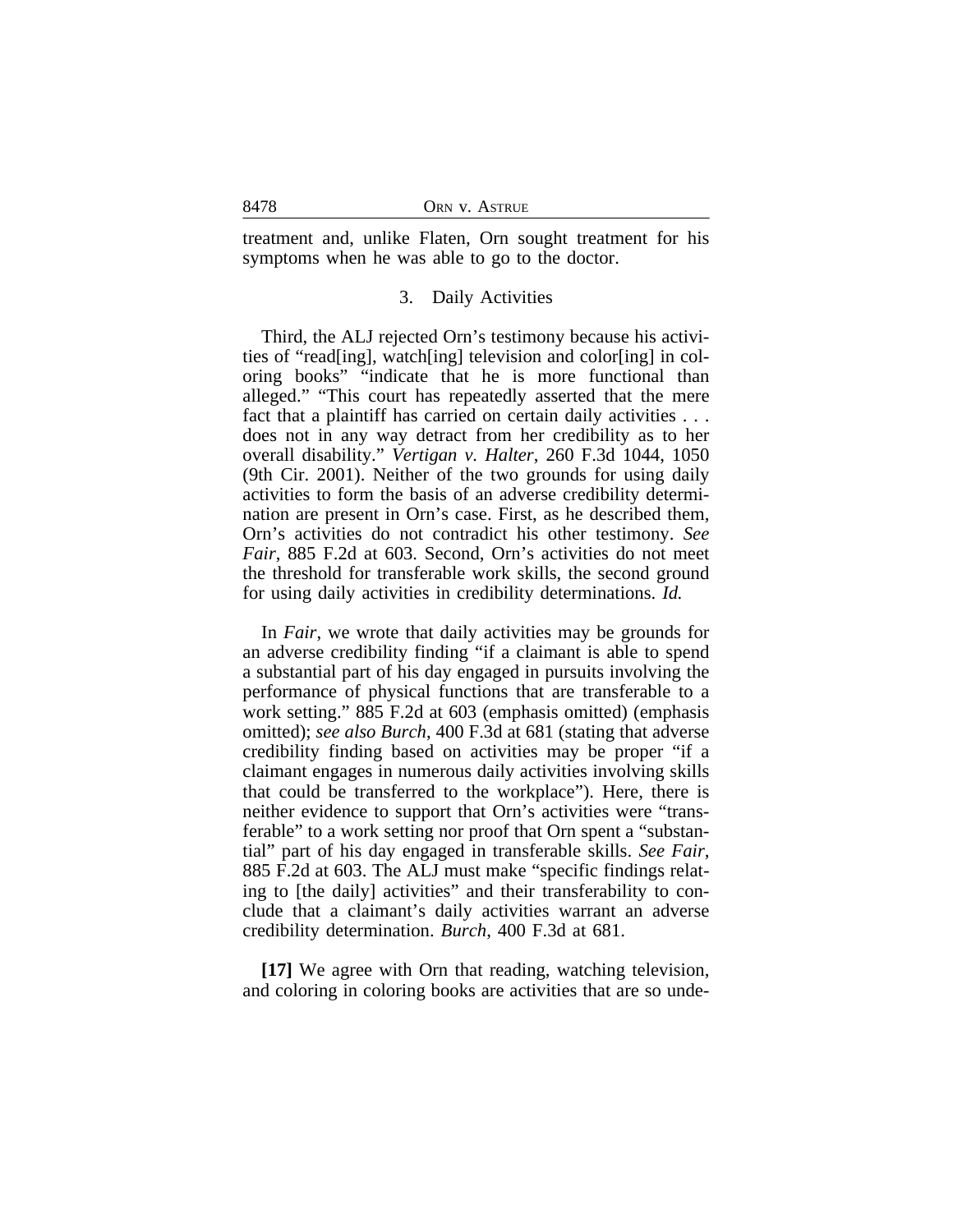| ORN V. ASTRUE | 8479 |
|---------------|------|
|---------------|------|

manding that they cannot be said to bear a meaningful relationship to the activities of the workplace. *See Fair*, 885 F.2d at 603 ("The Social Security Act does not require that claimants be utterly incapacitated to be eligible for benefits, and many home activities are not easily transferable to what may be the more grueling environment of the workplace, where it might be impossible to periodically rest or take medication." (citations omitted)). In oral argument before this court, the Commissioner confirmed that a surveillance system monitor is a security position that requires sustained concentration and attention, as well as the ability to act immediately in emergencies. The ALJ's conclusion that because Orn sometimes reads, watches television, and colors in coloring books he has "transferable" skills to be a surveillance system monitor is, to put it charitably, not supported by substantial evidence.

## 4. ALJ's Personal Observations

**[18]** Finally, the ALJ rejected Orn's testimony, including his claims of fatigue and difficulty concentrating, because Orn "was able to testify in a responsive manner without any noticeable problems with memory or thought content." The ALJ's observations of a claimant's functioning may not form the sole basis for discrediting a person's testimony. *See* S.S.R. 96-7p at 8 ("[T]he adjudicator is not free to accept or reject the individual's complaints solely on the basis of . . . personal observations."), *available at* 61 Fed. Reg. at 34,488. Instead, an ALJ's personal observations may be used only in "the overall evaluation of the credibility of the individual's statements." *Id.* Because the ALJ's other reasons for rejecting Orn's testimony fail, the ALJ's personal observations standing alone cannot support the adverse credibility finding.

## C. Remand for Calculation of Benefits

When an "ALJ's reasons for rejecting the claimant's testimony are legally insufficient and it is clear from the record that the ALJ would be required to determine the claimant dis-